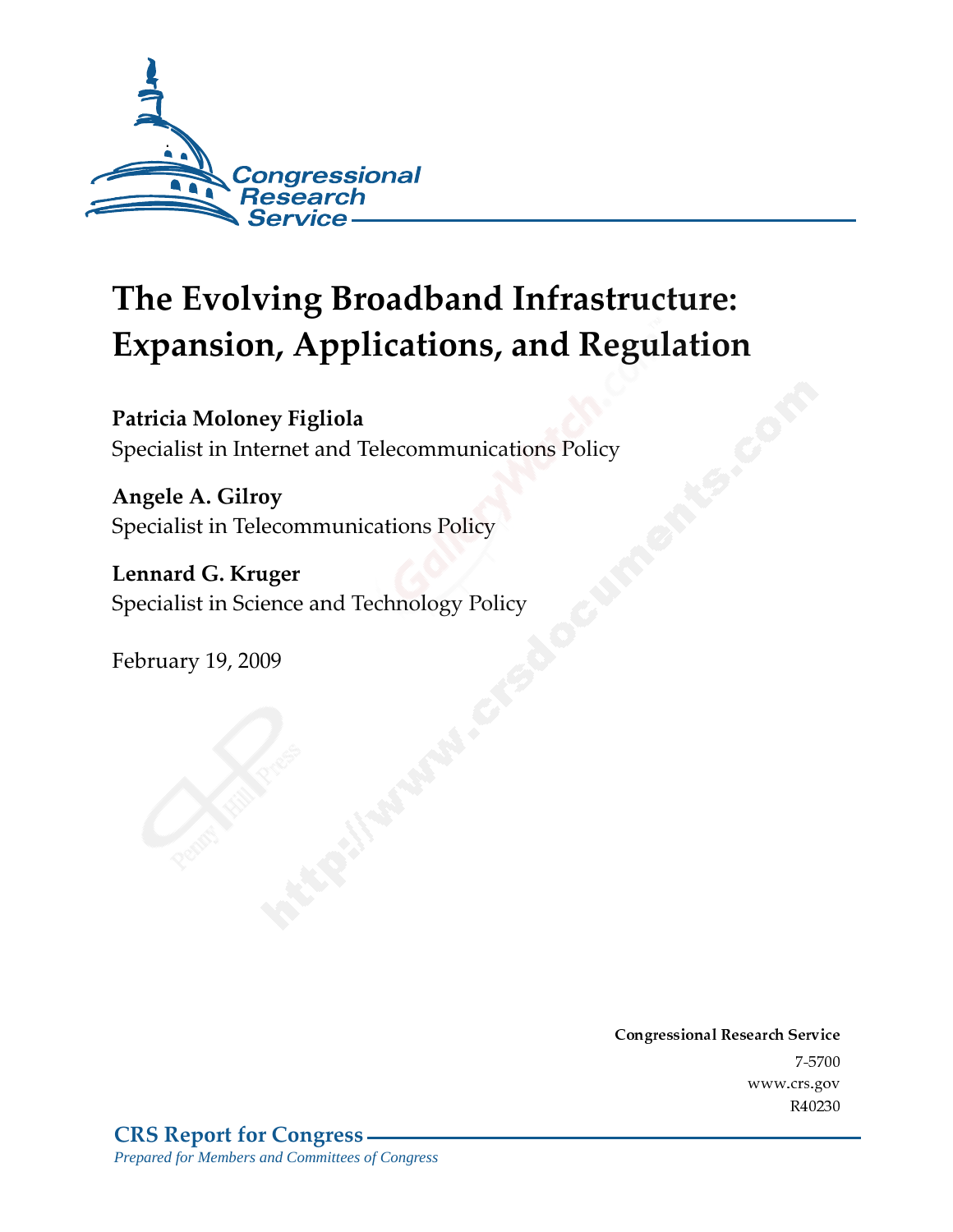# Summary

Over the past decade, the telecommunications sector has undergone a vast transformation fueled by rapid technological growth and subsequent evolution of the marketplace. Much of the U.S. policy debate over the evolving telecommunications infrastructure is framed within the context of a "national broadband policy." The way a national broadband policy is defined, and the particular elements that might constitute that policy, determine how and whether various stakeholders might support or oppose a national broadband initiative. The issue for policymakers is how to craft a comprehensive broadband strategy that not only addresses broadband availability and adoption problems, but also addresses the long term implications of next-generation networks on consumer use of the Internet and the implications for a regulatory framework that must keep pace with evolving telecommunications technology.

Consumers have been integrating communications technologies into their lives at unprecedented rates. Trends include increased use of smartphones, increased subscribership on social networking sites such as Facebook and MySpace, increased expectations of cross-platform accessibility, and development of "cloud computing" applications. Each of these trends taken alone likely would have had a significant impact on consumer behavior, but taken together they create a heretofore unseen demand for real-time access to information and an ability to share that information from wherever the consumer happens to be. Policy choices related to consumer use of the Internet, such as user authentication, privacy, digital rights management, filtering of unwanted information, wireless Internet standards, instant messaging, the deployment of IPv6 ("Internet protocol version 6"), and how to link the telephone network to the Internet will all have a profound impact on how broadband and next generation networks evolve.

The challenge facing today's policymakers is to develop a regulatory environment that not only addresses these more recent trends, but that also contains the flexibility to accommodate future and possibly unanticipated changes in technology, applications, and consumer demands. The growth of broadband networks and the proliferation of applications and devices has placed increasing pressure on policy makers to formulate a framework to address a broadband-based world. Many of these developments were not anticipated when the 1996 Telecommunications Act (P.L. 104-104) was passed and have led to the need to update the regulatory assumptions and subsequent regulatory framework upon which the act was based.

Technological changes such as the advancement of Internet technology and the melding of data, voice, and video have resulted in additional trends which must be considered. These trends include the transition from a circuit switched to a packet switched network, thereby enabling the integration of voice, video, and data; the transition from fixed to mobile service; and the transition from one-way to interactive service. Additionally, as broadband becomes an integral component of society, regulators have been called upon to consider how these trends may affect social goals that may or may not have been associated with traditional telephony. Social objectives such as the advancement of universal service goals, timely and accurate emergency services, disability access, and consumer protection that are part of traditional telephony regulatory policies are migrating to the broadband policy environment.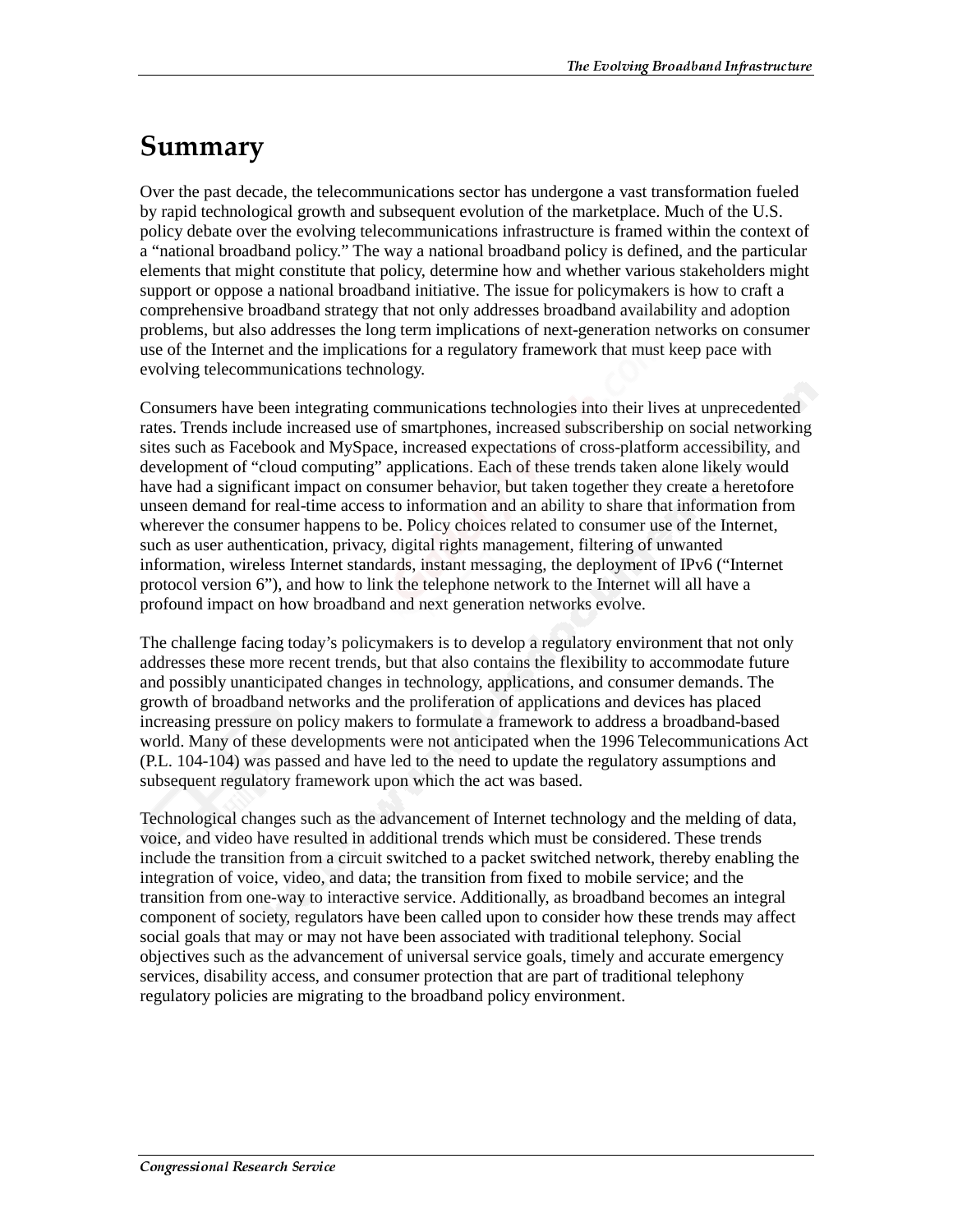# **Contents**

| National Broadband Policy and the Evolving Telecommunications Infrastructure11 |
|--------------------------------------------------------------------------------|
|                                                                                |
|                                                                                |
|                                                                                |
|                                                                                |
|                                                                                |
|                                                                                |
|                                                                                |
|                                                                                |
|                                                                                |
|                                                                                |
|                                                                                |
|                                                                                |
|                                                                                |
|                                                                                |
|                                                                                |
|                                                                                |

# Figures

# **Tables**

## Contacts

|--|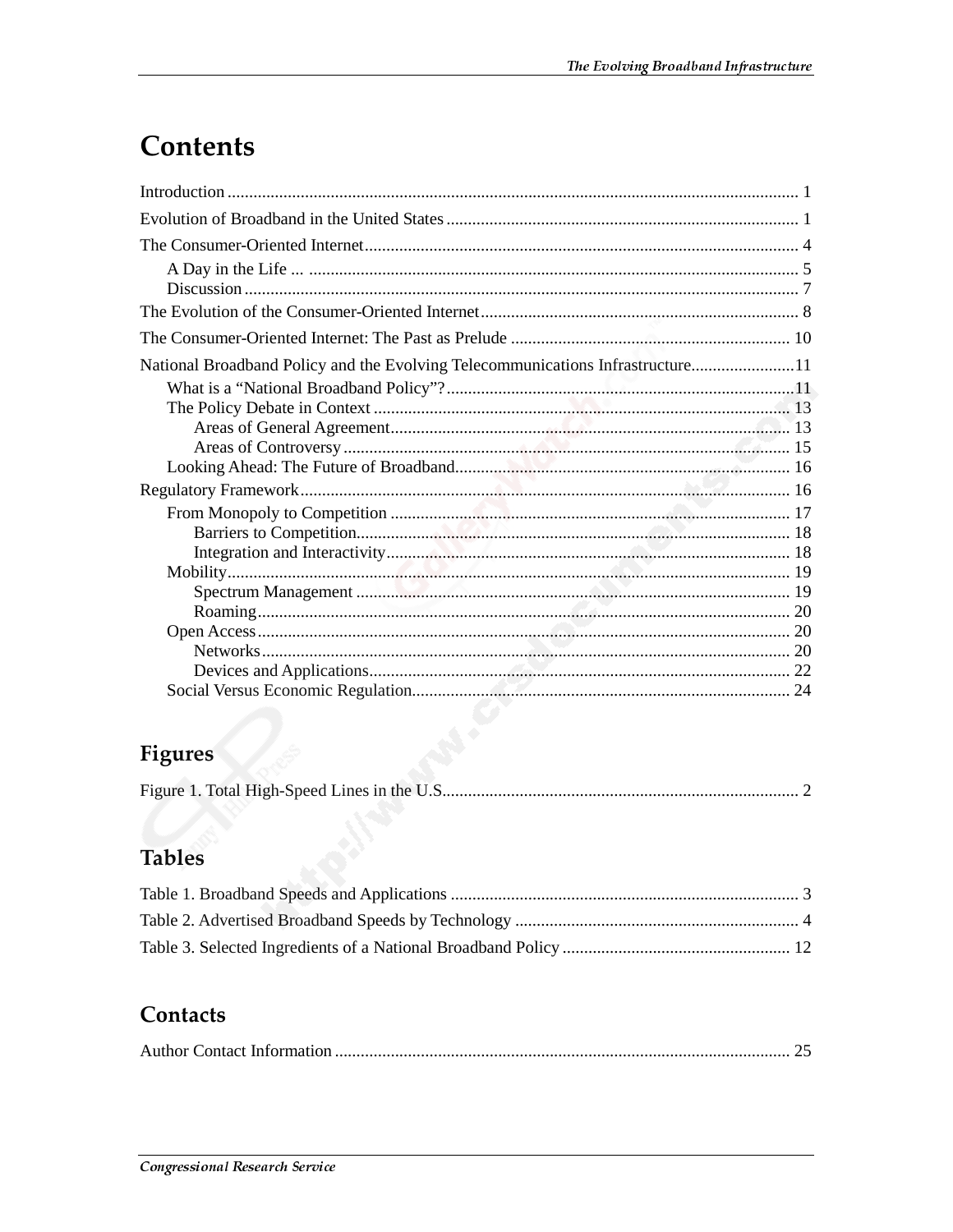# <u>Introduction</u>

Over the past decade, the telecommunications sector has undergone a vast transformation fueled by rapid technological growth and subsequent evolution of the marketplace. A wide range of new services have become available, offered by a growing list of traditional as well as nontraditional providers. One of the results of this transformation is that the nation's expectations for communications services have also grown.

For nearly a century, access to the public switched network through a single wireline connection, enabling voice service, was the standard of communications. Today the desire for simple voice connectivity has been replaced by the demand, on the part of consumers, business, and government, for access to a vast array of multifaceted fixed and mobile services. Consumers are also demanding greater flexibility and may choose to gain access to identical content over a variety of technologies, whether it be a computer, a television, or a mobile telephone. The trend towards sharing information, such as music, movies, or photographs, is also growing, making it necessary to ensure that network upload speeds match download capabilities. These advances require that networks transition into converged next-generation wireline and wireless broadband networks capable of meeting these demands.

Much of the policy debate over the evolving telecommunications infrastructure is framed within the context of a "national broadband policy." The issue for policymakers is how to craft a comprehensive broadband strategy that not only addresses broadband availability and adoption problems, but also addresses the long term impacts of next-generation networks on consumer use of the Internet and a regulatory framework that must keep pace with evolving telecommunications technology.

# **Evolution of Broadband in the United States**

Prior to the late 1990s, American homes accessed the Internet at maximum speeds of 56 kilobits per second by dialing up an Internet Service Provider (such as AOL) over the same copper telephone line used for traditional voice service. A relatively small number of businesses and institutions used broadband or high speed connections through the installation of special "dedicated lines" typically provided by their local telephone company. Starting in the late 1990s, cable television companies began offering cable modem broadband service to homes and businesses. This was accompanied by telephone companies beginning to offer DSL (digital subscriber line) service (broadband over existing copper telephone wireline). **Figure 1** shows the Federal Communication Commission's (FCC's) tracking of high-speed lines<sup>1</sup> in the United States between December 1999 (the initial broadband deployment data point reported) and December 2007 (the most recent data available). Growth has been steep, rising from 2.8 million high speed lines reported as of December 1999 to 121.2 million lines as of December 31, 2007. Of the 121.2 million high speed lines reported by the FCC,  $74.0$  million serve residential users.<sup>2</sup> Since the

 $<sup>1</sup>$  Defined as a line providing a customer over 200 kbps in at least one direction.</sup>

<sup>2</sup> FCC, *High-Speed Services for Internet Access: Status as of December 31, 2007,* January 2009. Available at http://hraunfoss.fcc.gov/edocs\_public/attachmatch/DOC-287962A1.pdf.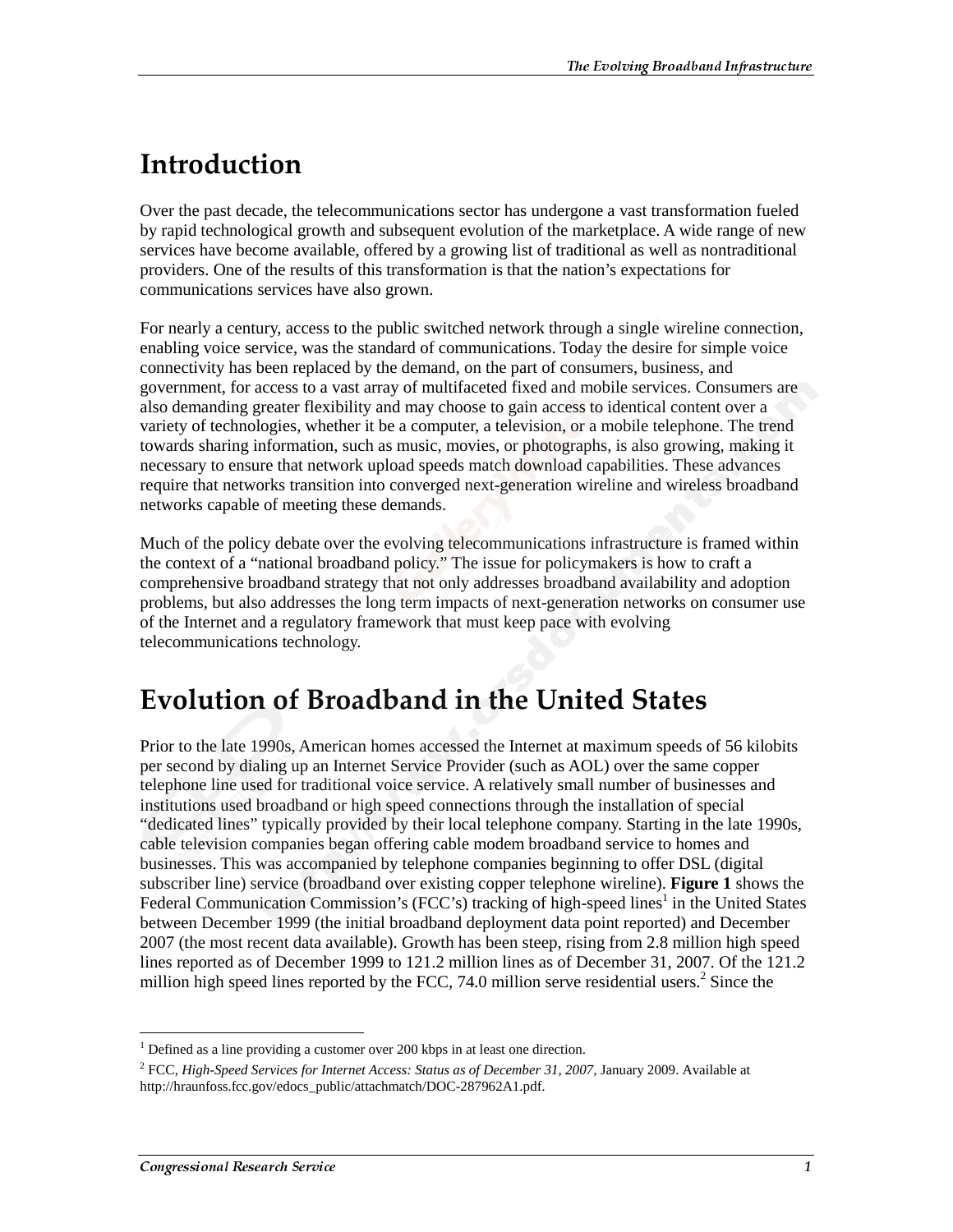initial deployment of residential broadband in the United States, the primary residential broadband technologies deployed continue to be cable modem and DSL.



Figure 1. Total High-Speed Lines in the United States

#### Source: FCC.

December 2008 survey data from the Pew Internet and American Life Project found that 57% of Americans have broadband at home.<sup>3</sup> It is estimated that less than 10% of U.S. households have no access to any broadband provider whatsoever (not including satellite).<sup>4</sup> While the broadband *adoption* or *penetration* rate stands at close to 60% of U.S. households, broadband *availability* is much higher, at more than 90% of households. Thus, approximately 30% of households have access to some type of terrestrial (non-satellite) broadband service, but do not choose to subscribe. According to the FCC, possible reasons for the gap between broadband availability and subscribership include the lack of computers in some homes, price of broadband service, lack of content, and the availability of broadband at work.<sup>5</sup> According to Pew, non-broadband users tend to be older, have lower incomes, have trouble using technology, and may not see the relevance of using the Internet to their lives. Between 2007 and 2008, low income Americans (under \$20,000 annual income) and African Americans showed no significant growth in home broadband adoption after strong growth in previous years.<sup>6</sup> Pew also found that about one-third of adults without broadband cite price and availability as the reasons why they don't have broadband in their homes, while two-thirds cite reasons such as usability and relevance.<sup>7</sup>

 $\overline{a}$ <sup>3</sup> Horrigan, John, Pew Internet & American Life Project, "Barriers to Broadband Adoption – The User Perspective," December 19, 2008, available at http://otrans.3cdn.net/fe2b6b302960dbe0d7\_bqm6ib242.pdf.

<sup>4</sup> S. Derek Turner, Free Press, *Down Payment on Our Digital Future*, December 2008, p. 8.

<sup>5</sup> Federal Communications Commission, *Fourth Report to Congress*, "Availability of Advanced Telecommunications Capability in the United States," GN Docket No. 04-54, FCC 04-208, September 9, 2004, p. 38. Available at http://hraunfoss.fcc.gov/edocs\_public/attachmatch/FCC-04-208A1.pdf.

<sup>&</sup>lt;sup>6</sup> "Barriers to Broadband Adoption - The User Perspective," p. 1.

<sup>7</sup> Horrigan, John, Pew Internet & American Life Project, "Obama's Online Opportunities II: If You Build It Will They Log On?" January 21, 2009, available at http://www.pewinternet.org/pdfs/PIP\_Broadband%20Barriers.pdf.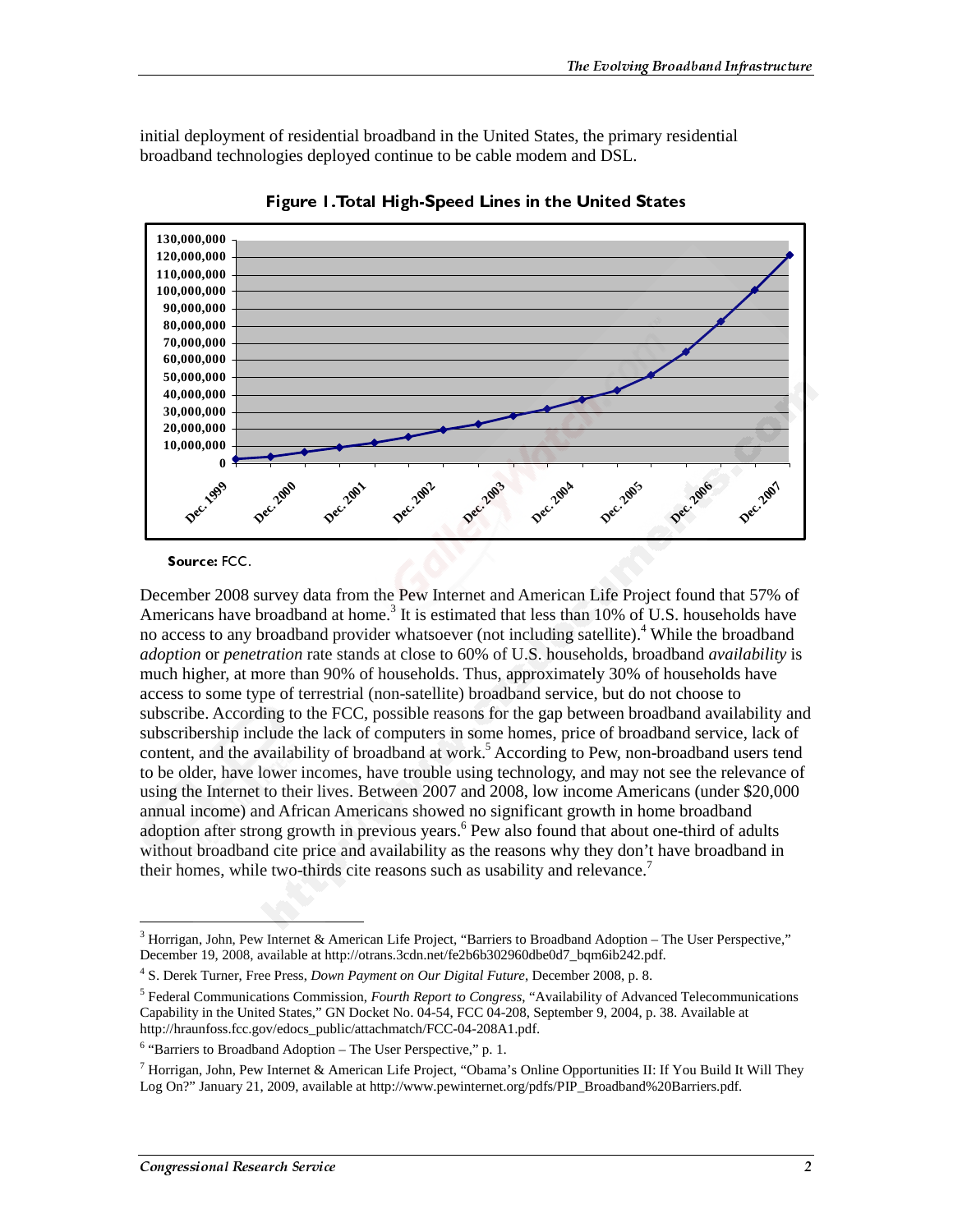Broadband speeds (and prices) are important factors that can determine which technologies are deployed, which applications will be enabled, and how widespread deployment will be. The FCC's fifth and latest "706 report," which is prepared pursuant to section 706 of the Telecommunications Act of 1996 to periodically determine whether broadband is being deployed in a reasonable and timely fashion, found that, "In the future, we anticipate ever-greater demand for services and applications requiring greater bandwidth over an ever-expanding area."<sup>8</sup> **Table 1** shows a compilation by the California Broadband Task Force showing different broadband speed ranges and the applications they make possible. **Table 2** shows advertised speed ranges offered by different broadband technologies that are currently commercially available.

As part of any discussion over national broadband policy, a distinction is often made by industry and policymakers between "current generation" and "next generation" broadband (commonly referred to as next generation networks or NGN). "Current generation" typically refers to currently deployed cable, DSL, and many wireless systems, while "next generation" refers to dramatically faster download and upload speeds offered by fiber technologies and also potentially by future generations of cable, DSL, and wireless technologies.

| <b>Upstream and</b><br><b>Downstream Speeds</b> | <b>Applications</b>                                                                                                                                                                                                                                                                                                                                                    |
|-------------------------------------------------|------------------------------------------------------------------------------------------------------------------------------------------------------------------------------------------------------------------------------------------------------------------------------------------------------------------------------------------------------------------------|
| 500 kbps - I Mbps                               | voice over IP, SMS, basic email, web browsing (simple sites), streaming<br>music (caching), low quality video (highly compressed)                                                                                                                                                                                                                                      |
| Mbps 5 Mbps                                     | web browsing (complex sites), email (larger size attachments), remote<br>surveillance, IPTV-SD (1-3 channels), file sharing (small/medium),<br>telecommuting (ordinary), digital broadcast video (I channel), streaming<br>music                                                                                                                                       |
| 5 Mbps - 10 Mbps                                | telecommuting (converged services), file sharing (large), IPTV-SD (multiple<br>channels), switched digital video, video on demand SD, broadcast SD<br>video, video streaming (2-3 channels), HD video downloading, low<br>definition telepresence, gaming, medical file sharing (basic), remote<br>diagnosis, (basic), remote education, building control & management |
| 10 Mbps - 100 Mbps                              | telemedicine, educational services, broadcast video SD and some HD,<br>IPTV-HD, gaming (complex), telecommuting (high quality video), high<br>quality telepresence, HD surveillance, smart/intelligent building control                                                                                                                                                |
| 100 Mbps - I Gbps                               | HD telemedicine, multiple educational services, broadcast video full HD,<br>full IPTV channel support, video on demand HD, gaming (immersion),<br>remote server services for telecommuting                                                                                                                                                                             |
| Gbps - 10 Gbps                                  | research applications, telepresence using uncompressed HD video<br>streams, live event digital cinema streaming, telemedicine remote control<br>of scientific/medical instruments, interactive remote visualization and<br>virtual reality, movement of terabyte datasets, remote supercomputing                                                                       |
| CBTF_FINAL_Report.pdf.                          | Source: California Broadband Task Force, January 2008. Available at http://www.calink.ca.gov/pdf/                                                                                                                                                                                                                                                                      |
|                                                 |                                                                                                                                                                                                                                                                                                                                                                        |
| CC, Fifth Report, p. 36.                        |                                                                                                                                                                                                                                                                                                                                                                        |
| ıgressional Research Service                    |                                                                                                                                                                                                                                                                                                                                                                        |
|                                                 |                                                                                                                                                                                                                                                                                                                                                                        |
|                                                 |                                                                                                                                                                                                                                                                                                                                                                        |
|                                                 |                                                                                                                                                                                                                                                                                                                                                                        |
|                                                 |                                                                                                                                                                                                                                                                                                                                                                        |
|                                                 |                                                                                                                                                                                                                                                                                                                                                                        |
|                                                 |                                                                                                                                                                                                                                                                                                                                                                        |
|                                                 |                                                                                                                                                                                                                                                                                                                                                                        |
|                                                 |                                                                                                                                                                                                                                                                                                                                                                        |

| Table 1. Broadband Speeds and Applications |  |  |
|--------------------------------------------|--|--|
|                                            |  |  |

 $\overline{a}$ 8 FCC, Fifth Report, p. 36.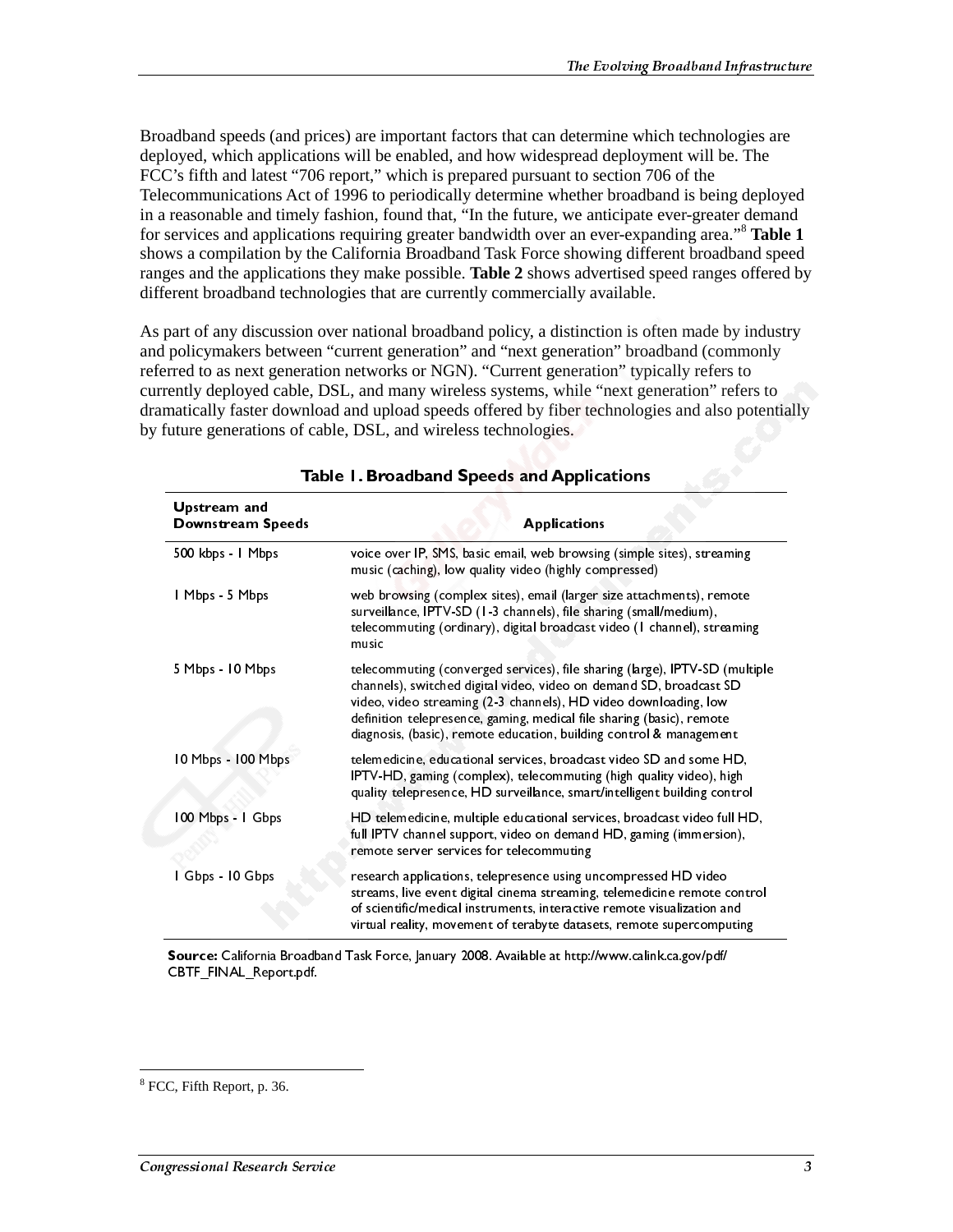| <b>Technology</b>                                                      | <b>Advertised Broadband Product Speed</b><br>Ranges (downstream rate)                                                                                                                                                                                                                                                                                                                                                                                                                                 |
|------------------------------------------------------------------------|-------------------------------------------------------------------------------------------------------------------------------------------------------------------------------------------------------------------------------------------------------------------------------------------------------------------------------------------------------------------------------------------------------------------------------------------------------------------------------------------------------|
| Mobile Wireless                                                        | 200 kbps - 1.4 Mbps                                                                                                                                                                                                                                                                                                                                                                                                                                                                                   |
| <b>DSL</b><br>Satellite                                                | 384 kbps 6 Mbps<br>512 kbps 2 Mbps                                                                                                                                                                                                                                                                                                                                                                                                                                                                    |
| <b>Fixed Wireless</b>                                                  | 768 kbps - 3 Mbps                                                                                                                                                                                                                                                                                                                                                                                                                                                                                     |
| Cable<br>Fiber-to-the-home                                             | 768 kbps - 15 Mbps<br>I Mbps - 50 Mbps                                                                                                                                                                                                                                                                                                                                                                                                                                                                |
| California Broadband Task Force, January 2008.                         |                                                                                                                                                                                                                                                                                                                                                                                                                                                                                                       |
|                                                                        | nore sophisticated (and potentially valuable) applications are available w<br>d upload connection speeds. The most recent FCC broadband status repo<br>aracterized future advances in broadband networks as follows:                                                                                                                                                                                                                                                                                  |
|                                                                        | e same time that broadband demand increases, network technology continues to e<br>mprove. Previously distinct networks are now converging and overlapping to<br>beting broadband networks that perform all of the network applications once<br>ble by purchasing services from multiple service providers. Competition bet<br>lband platform providers attempting to keep up with their competitors will drive l<br>I technologies and service offerings to the marketplace. Coverage too will contin |
| me more ubiquitous as a diversity of technologies mature. <sup>9</sup> | , as increasingly sophisticated and innovative applications become enab<br>onsumers, the economy, and society become potentially more profound                                                                                                                                                                                                                                                                                                                                                        |
| nsumer-Oriented Internet                                               |                                                                                                                                                                                                                                                                                                                                                                                                                                                                                                       |
| a consumer "destination"? <sup>10</sup>                                | nd government have always had a stake in ensuring they have reliable<br>ons available for their employees and the Internet has helped extend the<br>ks. However, having been given a glimpse at the services available to th<br>egan to demand similar services for personal use. Just how are consumer<br>y? How did the Internet evolve from a government experiment to share                                                                                                                       |
|                                                                        | mail, text messages, and social networks have become at least as imperat<br>umber of users as the original intent of the cell phone – voice calls. In th<br>and following the 2008 presidential election, the press made much of th<br>na's reliance on his Blackberry. Commentators wondered aloud whether<br>irst "connected President." President Obama initially said that he would                                                                                                               |
| port, p. 36.                                                           | s Blackberry upon assuming office due to security concerns, but eventual<br>Society provides "A Brief History of the Internet," online at http://www.isoc.org/internet                                                                                                                                                                                                                                                                                                                                |
|                                                                        |                                                                                                                                                                                                                                                                                                                                                                                                                                                                                                       |
| Research Service                                                       |                                                                                                                                                                                                                                                                                                                                                                                                                                                                                                       |
|                                                                        |                                                                                                                                                                                                                                                                                                                                                                                                                                                                                                       |
|                                                                        |                                                                                                                                                                                                                                                                                                                                                                                                                                                                                                       |
|                                                                        |                                                                                                                                                                                                                                                                                                                                                                                                                                                                                                       |
|                                                                        |                                                                                                                                                                                                                                                                                                                                                                                                                                                                                                       |
|                                                                        |                                                                                                                                                                                                                                                                                                                                                                                                                                                                                                       |
|                                                                        |                                                                                                                                                                                                                                                                                                                                                                                                                                                                                                       |
|                                                                        |                                                                                                                                                                                                                                                                                                                                                                                                                                                                                                       |
|                                                                        |                                                                                                                                                                                                                                                                                                                                                                                                                                                                                                       |
|                                                                        |                                                                                                                                                                                                                                                                                                                                                                                                                                                                                                       |
|                                                                        |                                                                                                                                                                                                                                                                                                                                                                                                                                                                                                       |
|                                                                        |                                                                                                                                                                                                                                                                                                                                                                                                                                                                                                       |
|                                                                        |                                                                                                                                                                                                                                                                                                                                                                                                                                                                                                       |
|                                                                        |                                                                                                                                                                                                                                                                                                                                                                                                                                                                                                       |
|                                                                        |                                                                                                                                                                                                                                                                                                                                                                                                                                                                                                       |
|                                                                        |                                                                                                                                                                                                                                                                                                                                                                                                                                                                                                       |
|                                                                        |                                                                                                                                                                                                                                                                                                                                                                                                                                                                                                       |
|                                                                        |                                                                                                                                                                                                                                                                                                                                                                                                                                                                                                       |
|                                                                        |                                                                                                                                                                                                                                                                                                                                                                                                                                                                                                       |
|                                                                        |                                                                                                                                                                                                                                                                                                                                                                                                                                                                                                       |
|                                                                        |                                                                                                                                                                                                                                                                                                                                                                                                                                                                                                       |
|                                                                        |                                                                                                                                                                                                                                                                                                                                                                                                                                                                                                       |
|                                                                        |                                                                                                                                                                                                                                                                                                                                                                                                                                                                                                       |
|                                                                        |                                                                                                                                                                                                                                                                                                                                                                                                                                                                                                       |
|                                                                        |                                                                                                                                                                                                                                                                                                                                                                                                                                                                                                       |
|                                                                        |                                                                                                                                                                                                                                                                                                                                                                                                                                                                                                       |
|                                                                        |                                                                                                                                                                                                                                                                                                                                                                                                                                                                                                       |
|                                                                        |                                                                                                                                                                                                                                                                                                                                                                                                                                                                                                       |
|                                                                        |                                                                                                                                                                                                                                                                                                                                                                                                                                                                                                       |
|                                                                        |                                                                                                                                                                                                                                                                                                                                                                                                                                                                                                       |
|                                                                        |                                                                                                                                                                                                                                                                                                                                                                                                                                                                                                       |
|                                                                        |                                                                                                                                                                                                                                                                                                                                                                                                                                                                                                       |
|                                                                        |                                                                                                                                                                                                                                                                                                                                                                                                                                                                                                       |
|                                                                        |                                                                                                                                                                                                                                                                                                                                                                                                                                                                                                       |
|                                                                        |                                                                                                                                                                                                                                                                                                                                                                                                                                                                                                       |
|                                                                        |                                                                                                                                                                                                                                                                                                                                                                                                                                                                                                       |
|                                                                        |                                                                                                                                                                                                                                                                                                                                                                                                                                                                                                       |
|                                                                        |                                                                                                                                                                                                                                                                                                                                                                                                                                                                                                       |
|                                                                        |                                                                                                                                                                                                                                                                                                                                                                                                                                                                                                       |
|                                                                        |                                                                                                                                                                                                                                                                                                                                                                                                                                                                                                       |
|                                                                        |                                                                                                                                                                                                                                                                                                                                                                                                                                                                                                       |
|                                                                        |                                                                                                                                                                                                                                                                                                                                                                                                                                                                                                       |
|                                                                        |                                                                                                                                                                                                                                                                                                                                                                                                                                                                                                       |
|                                                                        |                                                                                                                                                                                                                                                                                                                                                                                                                                                                                                       |

| Table 2. Advertised Broadband Speeds by Technology |  |  |
|----------------------------------------------------|--|--|
|                                                    |  |  |

Source: California Broadband Task Force, January 2008.

In general, more sophisticated (and potentially valuable) applications are available with faster download and upload connection speeds. The most recent FCC broadband status report to Congress characterized future advances in broadband networks as follows:

At the same time that broadband demand increases, network technology continues to evolve and improve. Previously distinct networks are now converging and overlapping to form competing broadband networks that perform all of the network applications once only possible by purchasing services from multiple service providers. Competition between broadband platform providers attempting to keep up with their competitors will drive higher speed technologies and service offerings to the marketplace. Coverage too will continue to become more ubiquitous as a diversity of technologies mature.<sup>9</sup>

Subsequently, as increasingly sophisticated and innovative applications become enabled, the impacts on consumers, the economy, and society become potentially more profound and farreaching.

# The Consumer-Oriented Internet

Businesses and government have always had a stake in ensuring they have reliable communications available for their employees and the Internet has helped extend the reach of those networks. However, having been given a glimpse at the services available to them at work, consumers began to demand similar services for personal use. Just how are consumers using the Internet today? How did the Internet evolve from a government experiment to share computer resources to a consumer "destination"?10

Access to e-mail, text messages, and social networks have become at least as imperative for a significant number of users as the original intent of the cell phone – voice calls. In the days leading up to and following the 2008 presidential election, the press made much of then-Senator Barack Obama's reliance on his Blackberry. Commentators wondered aloud whether he would become the first "connected President." President Obama initially said that he would reluctantly relinquish his Blackberry upon assuming office due to security concerns, but eventually reached a

<sup>&</sup>lt;sup>9</sup> FCC, Fifth Report, p. 36.

<sup>&</sup>lt;sup>10</sup> The Internet Society provides "A Brief History of the Internet," online at http://www.isoc.org/internet/history/ brief.shtml.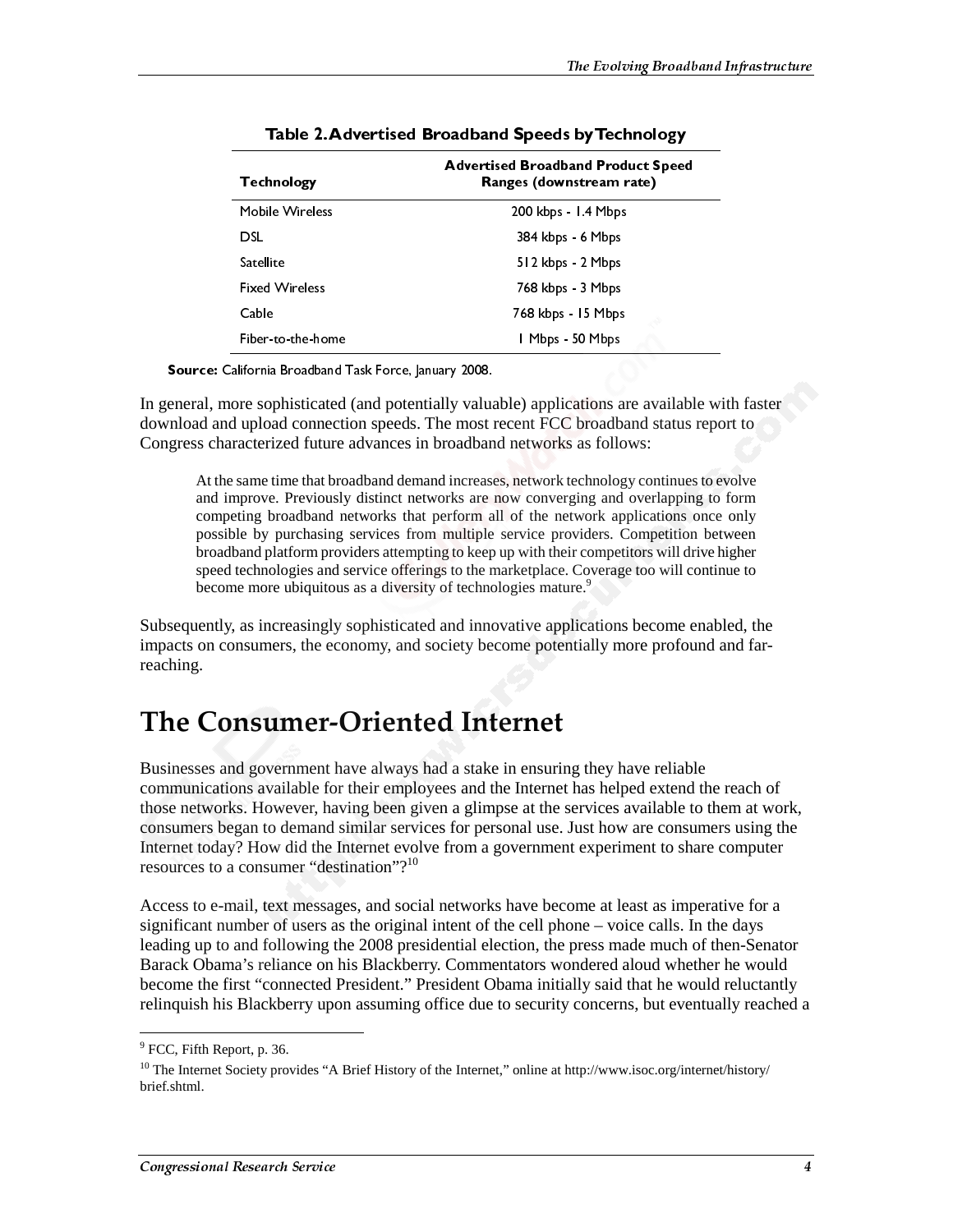compromise and will have a new secure Blackberry for his correspondence. President Obama's decision illustrates the extent to which Americans have come to rely on "24-7" access to their information.

## A Day in the Life ... <sup>11</sup>

When her Blackberry<sup>12</sup> alarm goes off, "Tina" – a typical "innovative adopter"<sup>13</sup> of technology products – grabs her Blackberry off the nightstand and, before she's even out of bed, glances at the screen to see what types of messages may have come in during the night: e-mail, "text,"<sup>14</sup> or Facebook. After scrolling through her e-mails to see if any urgent work messages have come in (her work voicemail system also sends her an e-mail with the content of any messages), she checks her calendar for the day, which was e-mailed to her overnight, and her friends' most recent Facebook "status updates." Just to make sure she's ready for the day, she checks the weather forecast before heading to the kitchen to get her coffee.

Once at work, Tina logs onto her computer and brings up her work e-mail and her Web browser, opening up three windows automatically – her workplace homepage, the *Washington Post*, and her Gmail. On some days, she may also bring up a Web-based unified "chat" program, such as IMO,<sup>15</sup> and her Facebook page.

Flexible work arrangements at her office – which became possible because of greater technology adoption by employees – allow Tina to do some of her work from home. This day, Tina needs to be home for a technician to install a new speaker system throughout her house. Before leaving the office for the day, therefore, Tina needs to decide which project or projects she will "take home" with her. Previously, Tina may have taken home her files on a floppy disk or a flash drive, or perhaps e-mailed her files to herself. Today, however, Tina can work across platforms and locations using "cloud computing" applications, such as Google Docs. After she uploads her documents, she heads home and works for about another two hours on her desktop computer in her home office. When her work is done, she simply saves her work to her Google Docs account and can be assured she will be able to access it again in the morning from the office.

<sup>&</sup>lt;sup>11</sup> Examples are illustrative and are not intended as an endorsement of any particular technology, service, or device.

<sup>&</sup>lt;sup>12</sup> A Blackberry or other "smartphone," such as an iPhone.

<sup>&</sup>lt;sup>13</sup> Everett Rogers, "Innovativeness and Adopter Categories," in *Diffusion of Innovations*,  $3^{rd}$  ed. (New York: The Free Press, 1962), pp. 247-251.

<sup>&</sup>lt;sup>14</sup> Text messages are technically called "Short Message Service," or SMS, messages.

<sup>15</sup> See http://imo.im.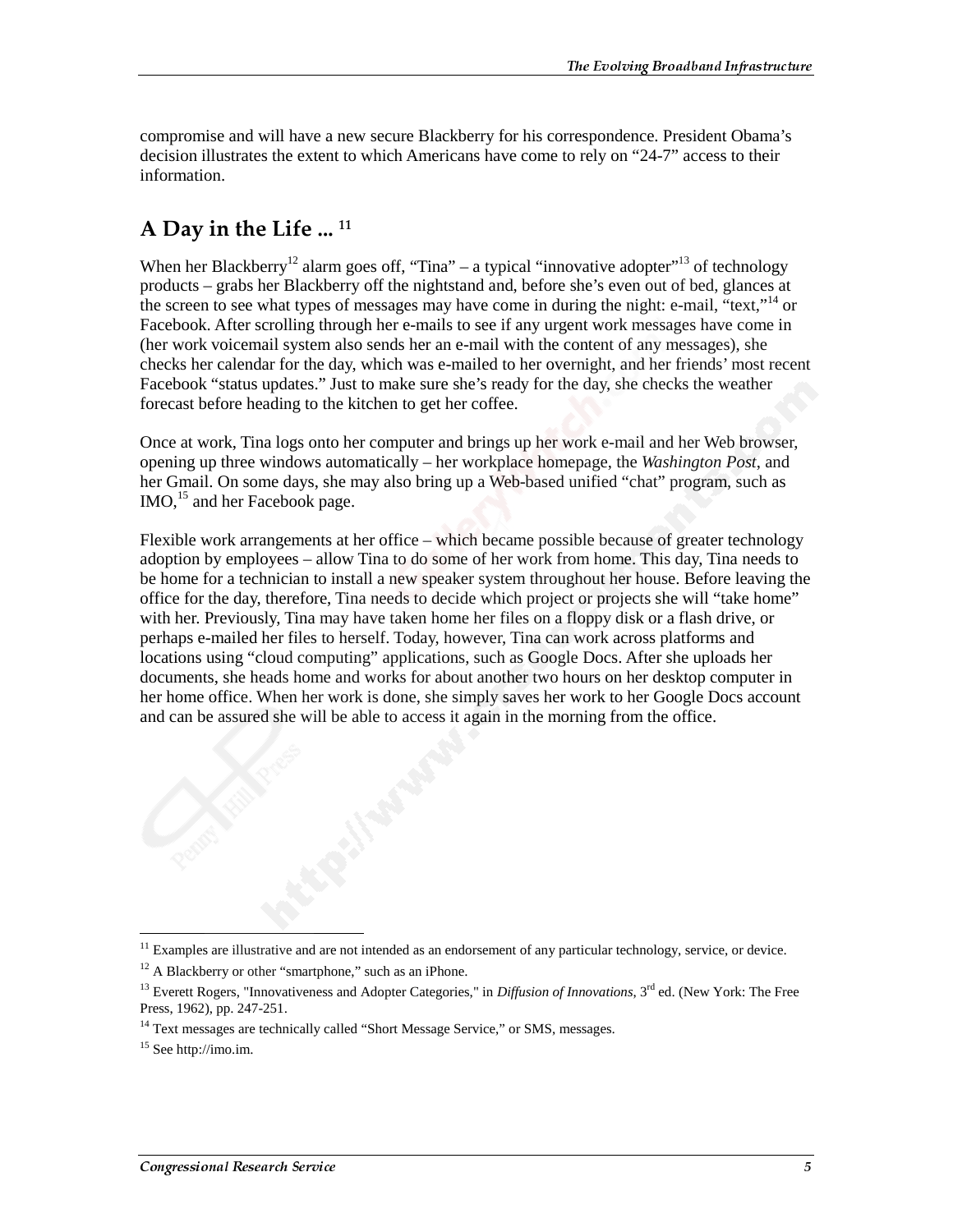Once the work day is over, Tina settles onto her couch for a full evening of mostly online activities: "socializing" with her friends via her ultra-compact "Netbook."<sup>16</sup> Most of Tina's online social communication takes place via her Facebook account, which allows her to chat online with her friends, play Scrabble and other games, and comment on her friends' activities and postings—in fact, communicating with her friends has become a new and richer form of entertainment.

Tina will likely also watch TV (or other video entertainment) and perform other online activities, such as

• checking her stock portfolio and making online trades: $17$ 

### The Internet Everywhere: Who

62% of all Americans are part of a wireless, mobile network

58% of Americans adults have used a cell phone or smart phone to do at least one of ten mobile non-voice activities, such as texting, e-mailing, taking a picture, or looking for a map or directions.

41% of American adults have logged onto the Internet "on the go," that is, away from home or work either with a wireless laptop connection or handheld device.

15% of American teens own a smartphone with Internet access.

Source: Pew Internet & American Life, "Mobile Access to Data and Information," March 2008 (Data collected December 2007).

- checking her bank or credit card account to pay bills;<sup>18</sup>
- shopping for clothes, books, or other items:  $19$
- ordering her groceries; and
- searching for health information regarding a medical procedure she has been discussing with her doctor. $^{20}$

This particular night, Tina also accesses two e-government sites, the first to pay a parking ticket and another to find information on a city board vacancy she is interesting in filling. Additionally, she will spend some time doing research for a distance learning class she is taking from a university in another state.

 $\overline{a}$ <sup>16</sup> A "netbook" is a very small, light-weight, low-cost, energy-efficient laptop, primarily used for Internet-based services such as web browsing, e-mailing, and instant messaging.

<sup>&</sup>lt;sup>17</sup> A survey by the Pew Internet and American Life Project found that 11% of online users have bought or sold stocks online, with that figure jumping to 21% who earn over \$100,000 a year. Online Shopping, Pew Internet and American Life Project, February 2008, p. 2, online at http://www.pewinternet.org/pdfs/PIP\_Online%20Shopping.pdf.

<sup>&</sup>lt;sup>18</sup> A survey by the Pew Internet and American Life Project found that 53% of online users have done banking online, or 39% of all adult Americans. When the Pew Internet Project first asked about banking online in 2000, 18% of internet users (or 9% of all Americans) had at some point done banking online. By 2002, that number had risen to 30% of online users (or 18% of Americans) and when asked again in February 2005, 41% of Internet users had done some banking online (or 27% of all Americans). Online Shopping, Pew Internet and American Life Project, February 2008, p. 6, online at http://www.pewinternet.org/pdfs/PIP\_Online%20Shopping.pdf.

<sup>&</sup>lt;sup>19</sup> A survey by the Pew Internet and American Life Project reported that 66% of online users said they had bought something online. Online Shopping, Pew Internet and American Life Project, February 2008, p. 2, online at http://www.pewinternet.org/pdfs/PIP\_Online%20Shopping.pdf.

<sup>&</sup>lt;sup>20</sup> A survey by the Pew Internet and American Life Project found that between 75% and 80% of Internet users have looked online for health information. The Engaged E-patient Population, The Pew Internet and American Life Project, p. 4, online at http://www.pewinternet.org/pdfs/PIP\_Health\_Aug08.pdf.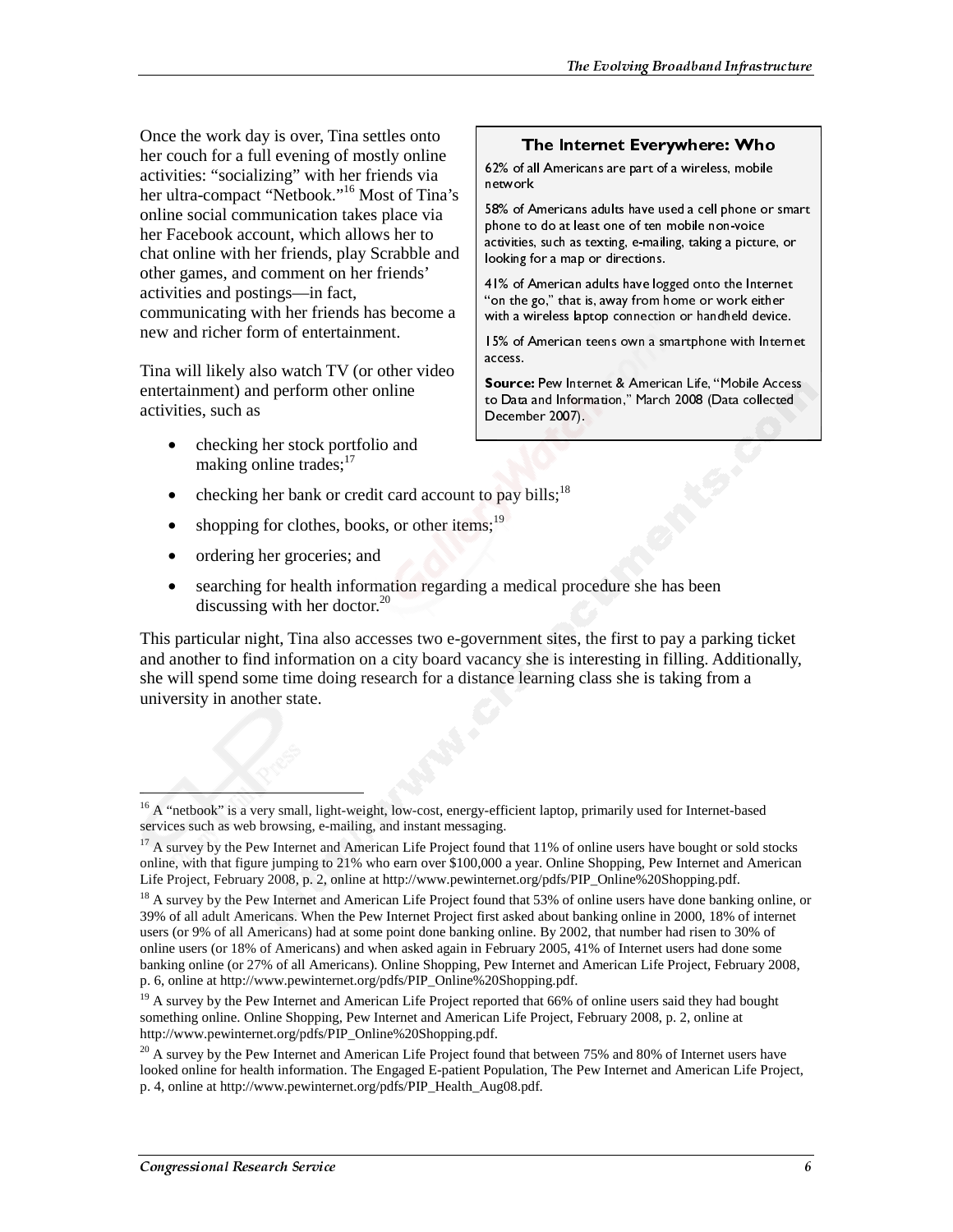In deciding what to watch on TV, Tina can choose from her regular cable line-up, her recorded programs on her TiVo, or an instantly downloadable movie from her Netflix account to her television over her Roku box. While Tina watches her program and "chats" online, she receives an incoming video call from her mother, who is coming to

### The Internet Everywhere: How

Computers: Desktop, Laptop/Notebook, Subnotebook/"Netbook"

Smartphones: Blackberry (Various devices), Palm (Various devices), Apple iPhone, Samsung (Various devices)

visit. She pauses her program and takes the call. Afterwards, she logs onto two different travel sites to search for the best flight deal for her mother's visit and purchases a ticket.<sup>21</sup>

## Discussion

As illustrated in the above examples, always-on<sup>22</sup> broadband enables disintermediation between the consumer and the product sought, eliminating the "middle man" that was previously required to obtain a good or service: a stock broker, a bank, a medical professional (for information), a travel agent, a store, or a university, to name a few. Instead, the consumer can search for and obtain information, services, and products (and, when appropriate, compare them) for oneself.

For example, with respect to "E-Health," the Pew Internet Project estimated in the Fall of 2008 that between 75% and 80% of Internet users have looked online for health information. In fact, home broadband users are twice as likely as home dial-up users to do health research on a typical  $day - 12\%$  vs. 6%.<sup>23</sup> Further, 75% of consumers with a chronic condition say their last health search affected a decision about how to treat an illness or condition, compared with 55% of patients without a chronic condition. Newly diagnosed individuals and those who have experienced a health crisis in the past year are also particularly likely to use information found online: 59% say the information they found online led them to ask a doctor new questions or get a second opinion, compared with 48% of those who had not had a recent diagnosis or health crisis. Some 57% of recently diagnosed e-patients say they felt eager to share their new health or medical knowledge with others, compared with 45% of other patients.<sup>24</sup>

In addition to always-on broadband at home, many consumers also rely on their mobile devices to maintain contact with friends and colleagues and to search for information while away from their homes or offices. For example, if it had been a Friday night instead of a weeknight, Tina may have headed straight out from work to meet friends. In that case, she might have posted her plans on Facebook via her status message so that her friends would know where to find her. As the night wore on and the places she went became too loud for a telephone conversation, she would be able to stay in touch with people via e-mail, text or Facebook messaging, or the unified chat program on her Blackberry. Additionally, the global positioning capabilities of her phone would ensure she was able to find the places she wanted to go.

 $\overline{a}$ <sup>21</sup> In Fall 2007, about half of all Americans had purchased airline or other travel tickets online. Online Shopping, Pew Internet and American Life Project, February 2008, p. 6, at http://www.pewinternet.org/pdfs/ PIP\_Online%20Shopping.pdf.

 $22$  In other words, a non-dial-up connection that is never turned off.

<sup>&</sup>lt;sup>23</sup> The Engaged E-patient Population, The Pew Internet and American Life Project, p. 4, at http://www.pewinternet.org/ pdfs/PIP\_Health\_Aug08.pdf.

<sup>&</sup>lt;sup>24</sup> The Engaged E-patient Population, The Pew Internet and American Life Project, p. 4, at http://www.pewinternet.org/ pdfs/PIP\_Health\_Aug08.pdf.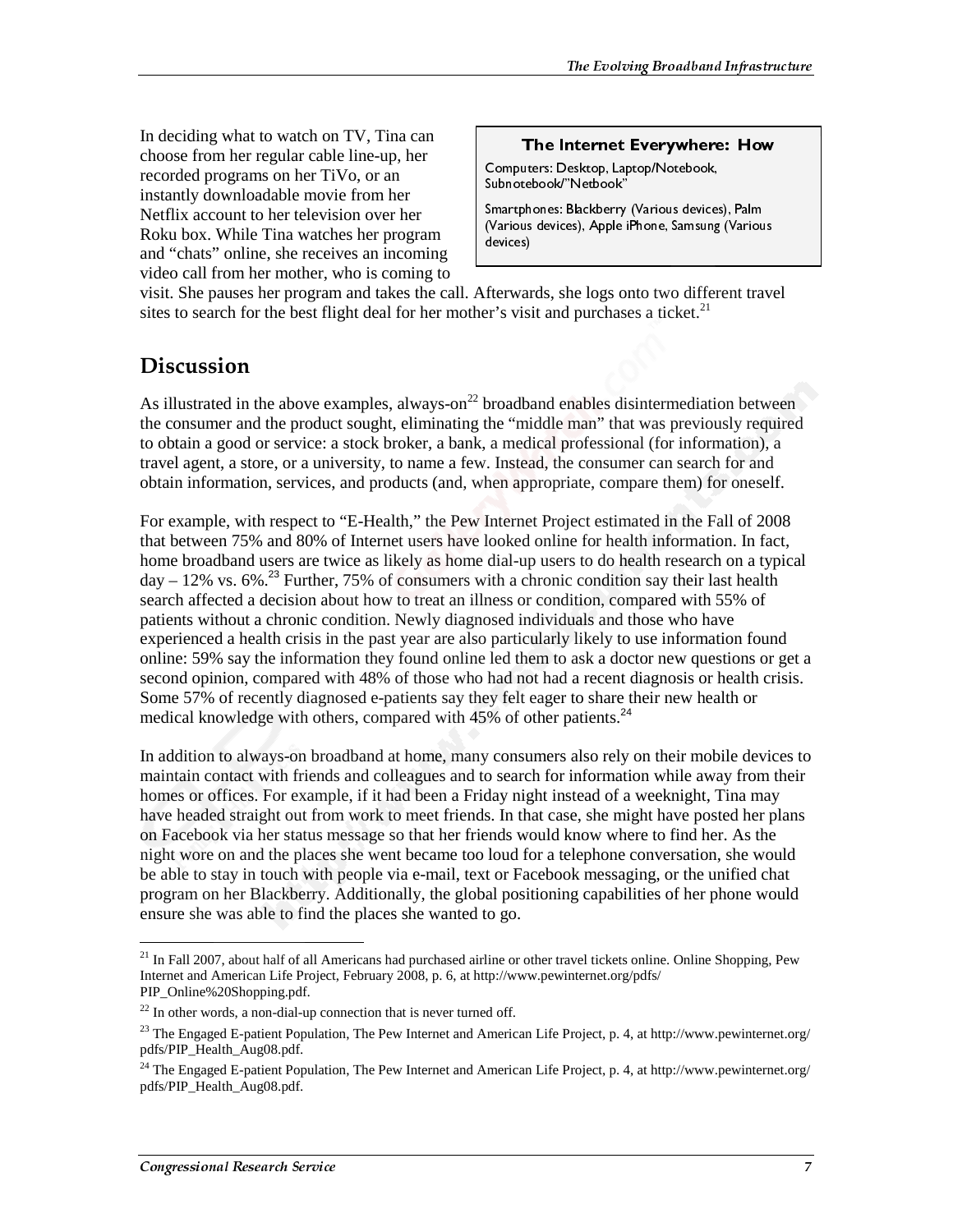For early adopters of technology, as well as an increasing number of Internet users overall, these scenarios are not out of the ordinary. The Internet is no longer used only to find information and communicate with coworkers, it is now also a social, educational, and entertainment medium: a means to socialize with friends (some likely "known" only online), research issues, watch television programming and movies, play games, and maybe even get a little work done on off hours that would not have been done before.

# The Evolution of the Consumer-Oriented Internet

When early-adopting consumers downloaded Mosaic, the first widely-available web browser in December 1993, $^{25}$  it gave them access to "the Internet:" the World Wide Web (Web). Previously, the Internet had been the domain of a small cadre of defense and university researchers. The Web, however, provided a graphical, "what-you-see-is-what-you-get" (WYSIWYG) experience to information previously available only as plain text, as well as the ability to refer a reader to another page via a "hyperlink" that the reader would "click" on with her computer mouse. Browsers also provided a more user-friendly interface to File Transfer Protocol ("FTP"), Gopher, and similar information sources. These early-adopters could not have foreseen how much the Web would transform the way they worked, shopped, searched for information on current events, and conducted other day-to-day activities – in short, how the Web would change their lives.

In the early days of the Web, most Web and e-mail use took place at work, where Internet connections were provided via dedicated high-speed circuits. Most people did not have any Internet access at home; those who did had dial-in access to a corporate network, usually to access e-mail. Accessing the Web was excruciatingly slow via dial-up and there wasn't that much content of interest on the Web. Further, there was not much information on the Web that consumers would be interested in accessing at home: the earliest information available on the Web was not aimed to appeal to a broad audience and tended towards national, local, and technology news. In fact, the Web address "http://www.news.com" is not for a general news website, but for CNET News, a still-popular technology news site.

During its early years, the Web was without exception a "one-way street" as far as information was concerned: A user would access the Web and download the information he was seeking. Later, many Web sites began requiring users to set up accounts to identify themselves and log in when using the site, but no one would classify such a feature as "interactivity" as we now know it.

In 2002, the FCC removed a regulatory barrier that had limited modem speeds to 53.3 kilobits per second, which prompted equipment manufacturers and Internet service providers to begin offering higher speed dial-up access. Soon after, equipment manufacturers began selling to the growing number of home users of the Internet and Web. Also during this time, telephone and cable companies were increasing the number of subscribers to their digital subscriber line (DSL) and cable modem services, respectively.

The Web slowly grew more interactive as more consumers gained access to the Internet at work as well as at home:

<sup>&</sup>lt;sup>25</sup> Depending on the operating system (OS) used, earlier releases were compatible with OSs not commonly used by consumers.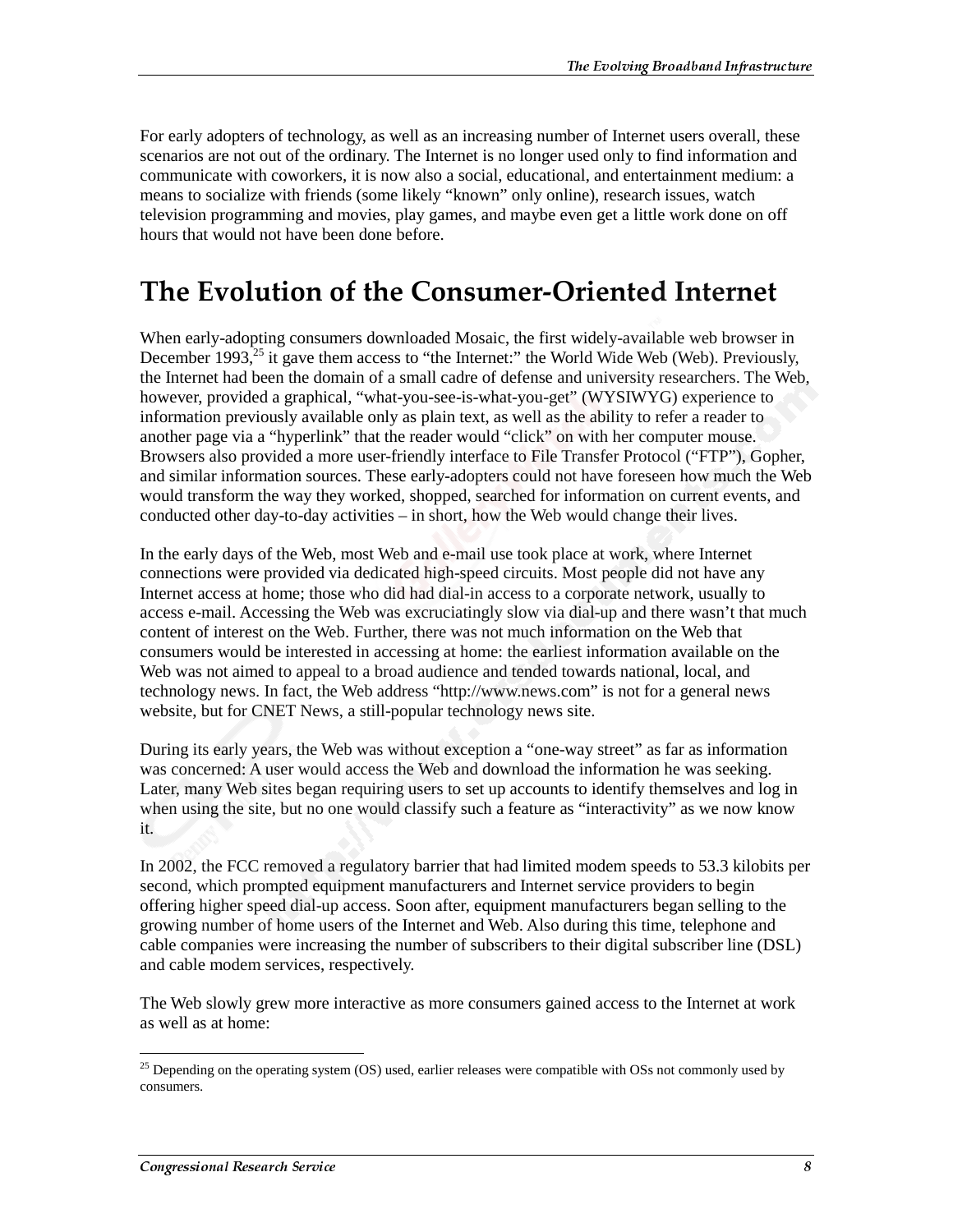- personal Web sites grew in popularity;
- news sources added interactive components to their sites, such as chats with news makers and journalists;
- online shopping options increased;
- individuals began writing and keeping their own Web logs or "blogs"; and
- photo-sharing sites increased their subscribers.

One driver of home adoption of high-speed Internet service was that consumers became accustomed to faster speeds while at work and were less willing to tolerate slower dial-up speeds at home; the number of home broadband subscribers surpassed the number of dial-up subscribers in early 2005.

| The Internet Everywhere: What, Why, and Where <sup>26</sup><br>What and Why: News sites to stay abreast of current news while on the go.<br>Where: All major news organizations.                                                                                                                                              |   |
|-------------------------------------------------------------------------------------------------------------------------------------------------------------------------------------------------------------------------------------------------------------------------------------------------------------------------------|---|
| What and Why: Social networking to connect with friends, family, and colleagues.<br>Where: MySpace, Facebook, Bebo, LinkedIn.                                                                                                                                                                                                 |   |
| What and Why: Chat applications and online services to communicate with others in real time.<br>Where: AOL's AIM, MSN's WindowsLive, IMO, Google Chat, and Yahoo's Y!.<br>What and Why: Music services to download music and, in some cases, share it with others.                                                            |   |
| Where: iTunes, Rhapsody, Pandora.<br>What and Why: Video websites to share videos and/or legally access copyrighted programming.                                                                                                                                                                                              |   |
| Where: YouTube, Hulu.<br>What and Why: Photo sharing sites to share photos and order prints.<br>Where: Kodakgallery (previously Ofoto), Snapfish, Photobucket.                                                                                                                                                                |   |
| What and Why: Blog sites to share one's thoughts on matters big and small.<br>Where: Blogger (now owned by Google), Blogspot.                                                                                                                                                                                                 |   |
| What and Why: Personal websites to share personal, professional and educational information with the public.<br>Where: Geocities, Tripod.                                                                                                                                                                                     |   |
| What and Why: Shopping sites to compare prices and make purchases without having to visit a "brick and mortar"<br>store.<br>Where: eBay, Amazon, most major retailers                                                                                                                                                         |   |
| What and Why: Cloud computing, which allows users to store, and in some cases edit, documents and other files<br>regardless of location (e.g., save a document online at work, then open it up and edit it at home).<br>Where: Google Apps, Drop.io, Symantec's goEverywhere, Amazon's Simple Storage Service and CloudFront. |   |
| At the same time that home-based Internet access was becoming faster and more a part of                                                                                                                                                                                                                                       |   |
| consumers' daily lives, wireless service providers were also beginning to deploy increased speeds<br>for Internet access, which also increased consumer demand for Internet-ready wireless devices.<br>Between December 2004 and June 2008, for example, use of "smartphones" grew from 2.9                                   |   |
| million users to 20.3 million users. <sup>27</sup> Also, many non-smartphones also offer some degree of<br>access to the Internet, whether it be e-mail or limited Web access. These devices allow users to                                                                                                                   |   |
| access much of the same information they access on their desktop or laptop computers. This                                                                                                                                                                                                                                    |   |
| <sup>26</sup> These examples are illustrative and not intended to be all encompassing.<br><sup>27</sup> Proprietary data provided by CTIA – The Wireless Association.                                                                                                                                                         |   |
| Congressional Research Service                                                                                                                                                                                                                                                                                                | 9 |
|                                                                                                                                                                                                                                                                                                                               |   |
|                                                                                                                                                                                                                                                                                                                               |   |
|                                                                                                                                                                                                                                                                                                                               |   |
|                                                                                                                                                                                                                                                                                                                               |   |
|                                                                                                                                                                                                                                                                                                                               |   |
|                                                                                                                                                                                                                                                                                                                               |   |
|                                                                                                                                                                                                                                                                                                                               |   |
|                                                                                                                                                                                                                                                                                                                               |   |
|                                                                                                                                                                                                                                                                                                                               |   |
|                                                                                                                                                                                                                                                                                                                               |   |
|                                                                                                                                                                                                                                                                                                                               |   |
|                                                                                                                                                                                                                                                                                                                               |   |
|                                                                                                                                                                                                                                                                                                                               |   |
|                                                                                                                                                                                                                                                                                                                               |   |
|                                                                                                                                                                                                                                                                                                                               |   |
|                                                                                                                                                                                                                                                                                                                               |   |
|                                                                                                                                                                                                                                                                                                                               |   |
|                                                                                                                                                                                                                                                                                                                               |   |
|                                                                                                                                                                                                                                                                                                                               |   |
|                                                                                                                                                                                                                                                                                                                               |   |
|                                                                                                                                                                                                                                                                                                                               |   |
|                                                                                                                                                                                                                                                                                                                               |   |
|                                                                                                                                                                                                                                                                                                                               |   |
|                                                                                                                                                                                                                                                                                                                               |   |
|                                                                                                                                                                                                                                                                                                                               |   |
|                                                                                                                                                                                                                                                                                                                               |   |
|                                                                                                                                                                                                                                                                                                                               |   |
|                                                                                                                                                                                                                                                                                                                               |   |
|                                                                                                                                                                                                                                                                                                                               |   |
|                                                                                                                                                                                                                                                                                                                               |   |
|                                                                                                                                                                                                                                                                                                                               |   |
|                                                                                                                                                                                                                                                                                                                               |   |
|                                                                                                                                                                                                                                                                                                                               |   |
|                                                                                                                                                                                                                                                                                                                               |   |
|                                                                                                                                                                                                                                                                                                                               |   |
|                                                                                                                                                                                                                                                                                                                               |   |
|                                                                                                                                                                                                                                                                                                                               |   |
|                                                                                                                                                                                                                                                                                                                               |   |
|                                                                                                                                                                                                                                                                                                                               |   |
|                                                                                                                                                                                                                                                                                                                               |   |
|                                                                                                                                                                                                                                                                                                                               |   |
|                                                                                                                                                                                                                                                                                                                               |   |
|                                                                                                                                                                                                                                                                                                                               |   |
|                                                                                                                                                                                                                                                                                                                               |   |
|                                                                                                                                                                                                                                                                                                                               |   |
|                                                                                                                                                                                                                                                                                                                               |   |
|                                                                                                                                                                                                                                                                                                                               |   |
|                                                                                                                                                                                                                                                                                                                               |   |
|                                                                                                                                                                                                                                                                                                                               |   |
|                                                                                                                                                                                                                                                                                                                               |   |
|                                                                                                                                                                                                                                                                                                                               |   |
|                                                                                                                                                                                                                                                                                                                               |   |
|                                                                                                                                                                                                                                                                                                                               |   |
|                                                                                                                                                                                                                                                                                                                               |   |

 $\overline{a}$  $26$  These examples are illustrative and not intended to be all encompassing.

 $^{27}$  Proprietary data provided by CTIA – The Wireless Association.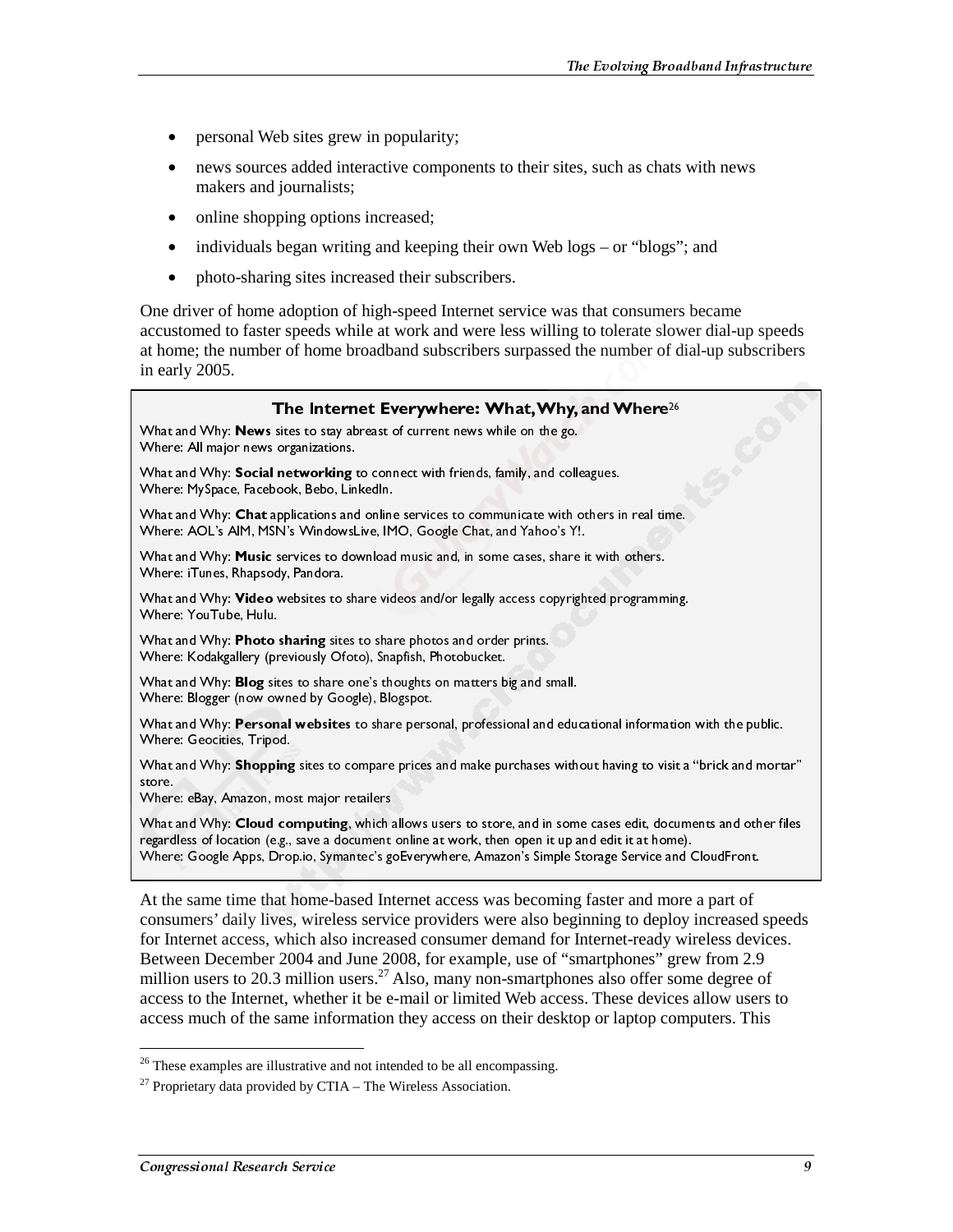cross-platform accessibility has led to growing expectations by consumers that they should be able to seamlessly access information through multiple devices.

# **The Consumer-Oriented Internet: The Past as** Prelude

Between 2005 and 2007, the synergies between advanced services and technologies drove increased demand for and availability of advanced services and technologies. By 2008, consumers had begun integrating communications technologies into their lives at unprecedented rates. Several trends gained momentum nearly simultaneously during 2008:

• increased use of smartphones by consumers (the domain previously used primarily by business users);

### **Fast Facts**

Every day people post more than 65,000 videos on YouTube.

In 2006, MySpace surpassed 100 million profiles.

Since 1999, the number of blogs has grown from 50 to 50 million.

More than 50 percent of blogs are authored by children younger than 19.

- increased membership on social networking sites such as Facebook and MySpace;
- increased expectations of cross-platform accessibility; $^{28}$  and
- development of "cloud computing" applications, in which computing and file storage functions are moved off the user's computer and instead provided over the Web as a service.

Separately, each of these trends may have had a significant impact on consumer behavior, but taken together they created a previously unseen expectation for real-time access to information and an ability to share that information from virtually anywhere.

In the past, Web use was primarily one way, with users limited to accessing information (i.e., "downstream" to the user). Today, the consumer has become, in many cases, a producer as well as a consumer of content and can operate as his or her own information hub. This emerging "state" of the Internet is often referred to as "Web 2.0."

The Internet is on the cusp of a new stage, much like it was in 1993 when the Mosaic browser became popular. Now, however, there are many more decisions to be made by industry and policymakers about technology and, to some extent, service development. Choices made today and in the near future regarding user authentication, privacy, digital rights management, filtering of unwanted information, wireless Internet standards, instant messaging, the deployment of IPv6 ("Internet Protocol version 6"), and how to link the telephone network to the Internet will all have a significant impact on the "future Internet" we see in coming years.<sup>29</sup> YouTube.<br>
In 2006, MySpace surpassed 100 million profiles.<br>
In 2006, MySpace surpassed 100 million profiles.<br>
Since 1999, the number of blogs has grown from S0<br>
Source: Daniel J. Solove, "The End of Privacy?," Sci<br>
More th In 2006, M<br>Since 1995<br>50 million.<br>More than<br>younger the Source: E<br>American, S<br>g sites sincessibil<br>ations, in compute<br>gnificant pectation<br>gnificant pectation<br>in as becomments in as becomments<br>of the singulary since decise<br>t Since 1999, the number of blogs has grown from<br>50 million.<br>Nore than 50 percent of blogs has grown from<br>50 million.<br>Nore than 50 percent of blogs are authored by counger than 19.<br>Nonecian. September 2008, pp. 101-106.<br>Amer 50 million.<br>
More than 190 percent of blogs are authored by childrer<br>
younger than 19.<br>
Soloree, The End of Privacy?," Scientif<br> **American**, September 2008, pp. 101-106.<br> **American**, September 2008, pp. 101-106.<br> **American** More than<br>
younger th<br> **Source: D.**<br> **Source: D.**<br> **Source: D.**<br>
19 sites su<br>
ccessibili<br>
ations, in<br>
compute<br>
gnificant<br>
perificant<br>
perificant<br>
perificant<br>
perificant<br>
in some decisi<br>
rown inf<br>
ke it was<br>
ore decisi<br>
t, younger than 19.<br> **Source:** Daniel J. Solove, "The End of Privacy?," Scientific<br> *American*, September 2008, pp. 101-106.<br>
1g sites such as Facebook and<br>
ccessibility;<sup>28</sup> and<br>
are authored by child computing and file<br>
com Source: Daniel J.<br>American, Septem<br>Ing sites such as<br>ccessibility;<sup>28</sup><br>ations, in whic<br>computer and<br>gnificant impace pectation for really anywhere.<br>users limited to<br>as become, in 1<br>r own informat<br>ke it was in 19<br>ore decisi **Solower:** Camen *y*: Solover. The End of Thracy, Scientifican, September 2008, pp. 101-106.<br>In the constitutiv;<sup>28</sup> and<br>g sites such as Facebook and<br>ccessibility;<sup>28</sup> and<br>attions, in which computing and file<br>computer and American, september 2008, pp. 101-100.<br>
19 sites such as Facebook and<br>
ccessibility;<sup>28</sup> and<br>
ations, in which computing and fil<br>
computer and instead provided ov<br>
gnificant impact on consumer beh<br>
pectation for real-time

 $28$  Meaning, consumers increasingly expect to be able to access their data from any device they use, whether it be a mobile device, their desktop home or work computer, or perhaps a laptop or netbook.

<sup>&</sup>lt;sup>29</sup> Michael R. Nelson, Ph.D., "The Grid, the Cloud, and the Next Phase of the Internet," Presentation at Google Cloud (continued...)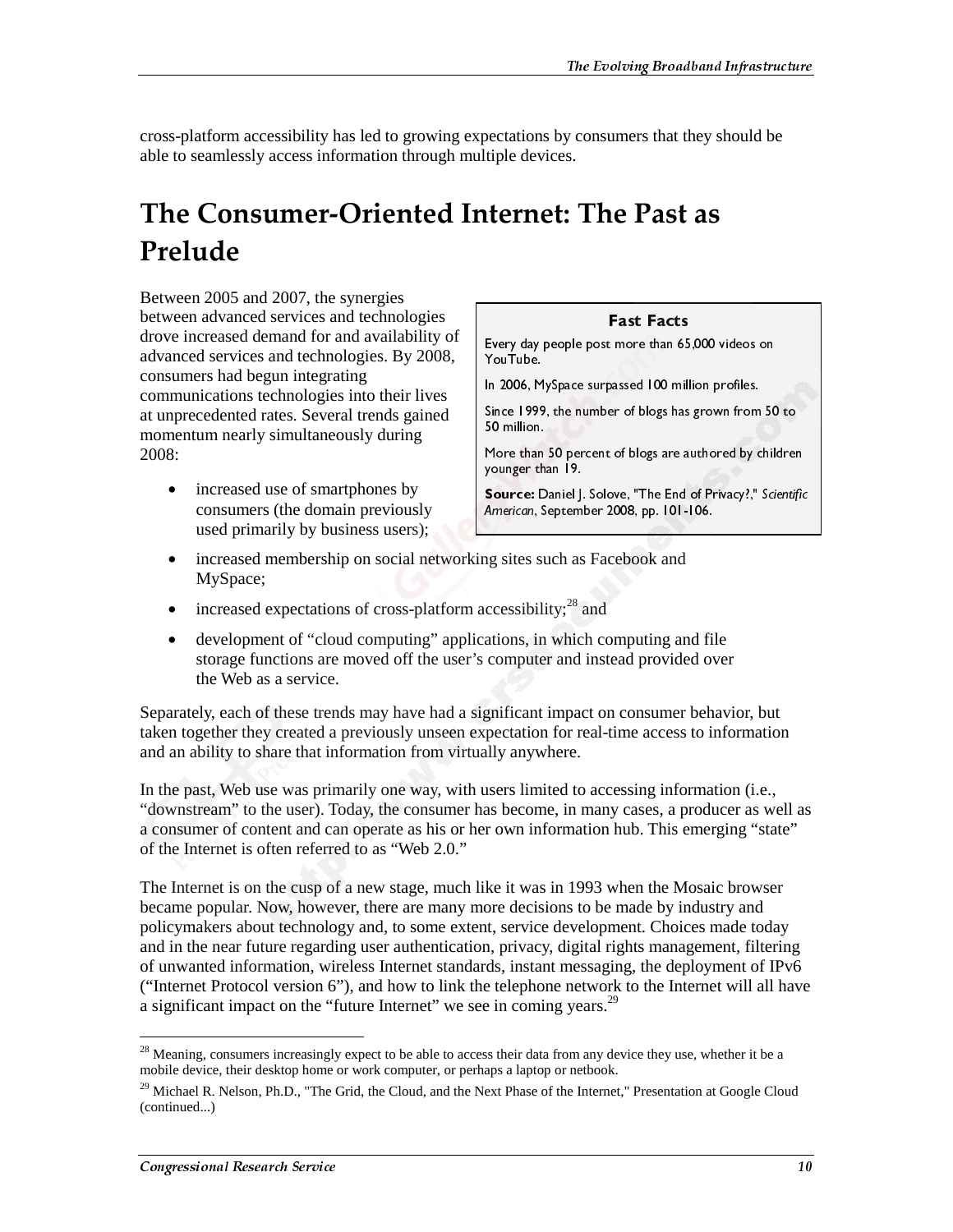To expand on just one of those elements, for example, once it is fully implemented, IPv6 will allow a virtually unlimited number of devices to be connected to the Internet, each with a unique and permanent IP address.<sup>30</sup> Currently, many devices share what amounts to a pool of addresses, making true end-to-end connectivity impossible.<sup>31</sup> Today, consumers can remotely do such tasks as control their TiVo through their Blackberry or their computer at any time; with IPv6, larger concepts of the "smart home" can be realized. For example, consumers will be able to better manage their energy consumption by having remote access to their heating and air conditioning systems, their light fixtures, and other electric appliances.

As with technological leaps that have come before, the evolution into the next stage of connectedness may necessitate that policymakers assess new directions for regulation that will encourage innovation while still protecting consumers. An appropriate regulatory environment will provide the crucial third element in the "deployment-applications-regulation" triad that will ensure American consumers will have access to the technologies and applications they desire.

# **National Broadband Policy and the Evolving** Telecommunications Infrastructure

As broadband technologies and applications evolve, the policy debate in Congress is likely to hinge on how a national broadband policy may be characterized and structured. Particularly, Congress is likely to address the problems of how access to fast and affordable broadband across all sectors of society may be encouraged, how new telecommunications infrastructures should (or shouldn't) be regulated, and how certain societal impacts of new applications that are enabled and increasingly pervasive may have to be regulated or managed.

## What is a "National Broadband Policy"?

A variety of stakeholders have called for a "national broadband policy" to help provide ubiquitous broadband coverage throughout the United States. Many argue that a national broadband policy is necessary to ensure the future prosperity of the United States, and in particular, that economically disadvantaged areas of the United States can maintain or recapture economic viability. Although most agree that a national broadband policy or strategy may be necessary and that a goal of "universal broadband" is worthy, stakeholders diverge when the debate focuses on specific policies and measures the federal government should take to reach those goals. Because broadband in the United States is largely deployed by the private sector, $32$  any discussion of a

j

<sup>(...</sup>continued)

Computing Seminar, Washington, DC, September 12, 2008.

<sup>&</sup>lt;sup>30</sup> IPv6 supports  $2^{128}$  (about 3.4×10<sup>38</sup>) addresses. Additional information about IPv6 is available online at http://www.isoc.org/briefings/001.

 $31$  For a more technical explanation of this process, see "How Stuff Works: Network Address Translation," online at http://computer.howstuffworks.com/nat.htm.

 $32$  According to the Federal Communications Commission (FCC), telecommunications companies expect to make \$50 billion in capital expenditures in 2008 and 2009. See Federal Communications Commission, Fifth Report, "In the Matter of Inquiry Concerning the Deployment of Advanced Telecommunications Capability to All Americans in a Reasonable and Timely Fashion, and Possible Steps to Accelerate Such Deployment Pursuant to Section 706 of the Telecommunications Act of 1996," GN Docket No. 07-45, FCC 08-88, adopted March 19, 2008, released June 12, (continued...)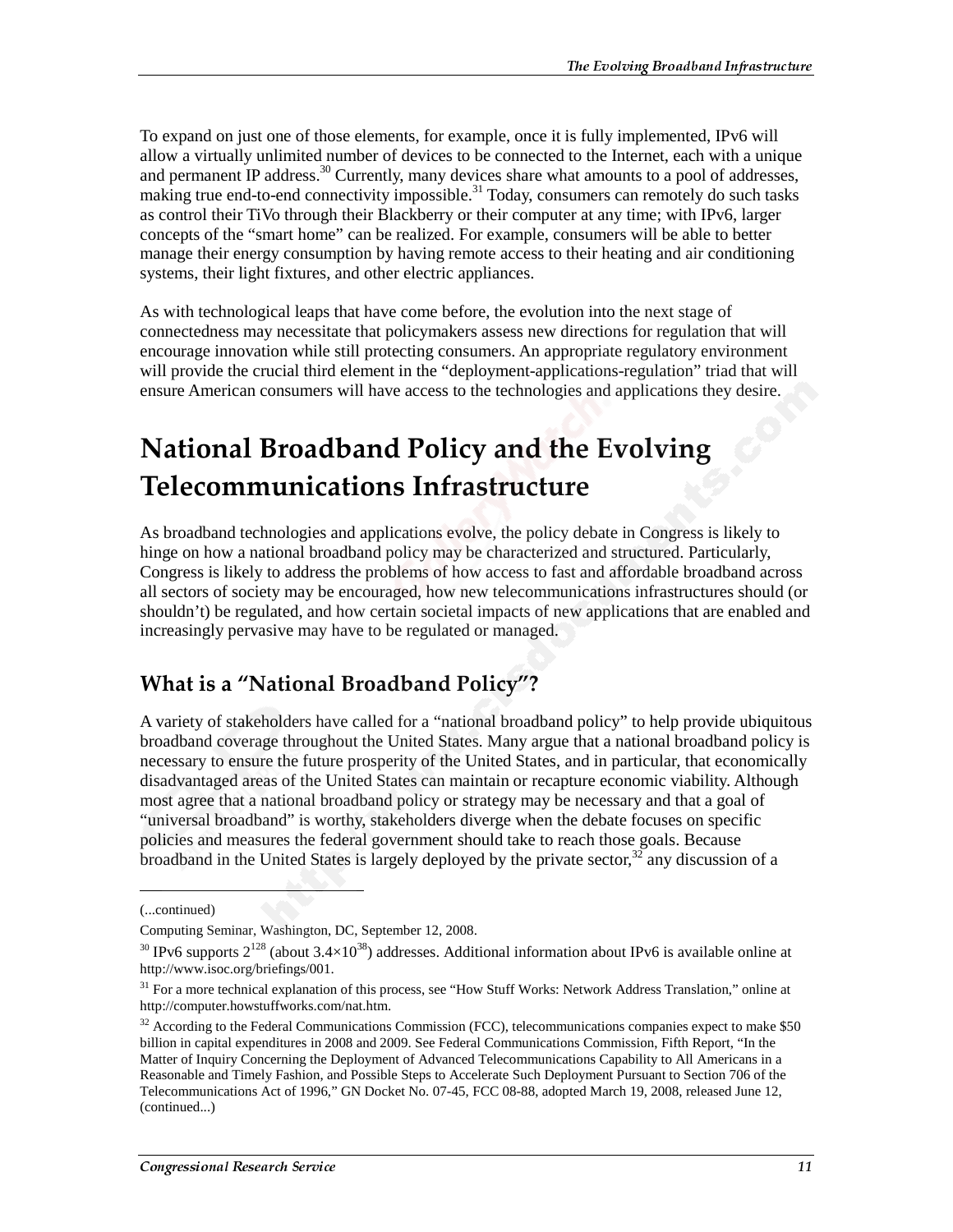governmental broadband policy will by definition lead to issues of how government intervention in the marketplace may affect that private sector deployment. Support for a "national broadband policy" depends largely on how the phrase is defined and characterized, and the public policies that are adopted to shape and support a national policy.

A working definition of "national broadband policy" or "national broadband strategy" is inherently imprecise.<sup>33</sup> "Broadband" can encompass a wide variety of industries, technologies, applications, and individual telecommunications policy debates. **Table 3** shows various broadband technologies (both deployed and potential) and general types of applications, as well as the many specific and discrete policy issues that could arguably be categorized under a "national broadband policy." Specific broadband technologies and applications (which in turn can be tied to specific industries and interest groups) can lead to specific policy issues, sometimes unique to that particular technology or application. For example, deployment of wireless broadband technologies can be dependent on how spectrum policies and issues are resolved. Deployment of fiber (for example Verizon's FIOS and AT&T's U-verse) are affected by regulatory issues such as cable franchising and unbundling. Entertainment applications can be affected by how intellectual property issues are managed. E-commerce applications can thrive or be impeded depending on how privacy and security concerns are addressed.

On the other hand, there are issues and policies that are more "technology neutral" and can affect all broadband technologies, industries, and applications. These could include financial assistance policies (such as tax incentives, loans and grants, expansion of universal service), data mapping (determining where broadband is deployed at a granular level), and community broadband – all of which are intended to enhance broadband deployment generally.

Essentially, one can frame a national broadband policy in response to two separate public policy challenges. First, what are the policies necessary to ensure that broadband is deployed to all Americans in a reasonable and timely fashion, as is called for in section 706 of the Telecommunications Act of 1996? A second – and much broader question – is how the future of broadband will transform the economy and society, and whether and to what extent those transformations should be managed by policymakers.

| $\bullet$ | <b>Technologies</b> | cable modem<br>next gen cable (DOCSIS 3.0)<br>DSL (copper telephone line)<br>fiber to the home<br>fiber to the curb                                                                                                                                                                                                                                                                                                                                                                    | $\bullet$<br>٠<br>٠ | fixed wireless<br>mobile wireless<br>wifi<br>satellite<br>broadband over powerline (BPL) |  |
|-----------|---------------------|----------------------------------------------------------------------------------------------------------------------------------------------------------------------------------------------------------------------------------------------------------------------------------------------------------------------------------------------------------------------------------------------------------------------------------------------------------------------------------------|---------------------|------------------------------------------------------------------------------------------|--|
| inued)    |                     | 0.37. Available at http://hraunfoss.fcc.gov/edocs_public/attachmatch/FCC-08-88A1.pdf.<br>ct, "broadband" itself has a definition that has evolved as technologies and applications evolved. For e<br>days of broadband deployment, "broadband" was seen as synonymous with "high-speed Internet acce<br>d access by a computer via a web browser. However today, broadband also includes voice and video d<br>ed to telephones and televisions by providers through Internet protocol. |                     |                                                                                          |  |
|           |                     | essional Research Service                                                                                                                                                                                                                                                                                                                                                                                                                                                              |                     |                                                                                          |  |
|           |                     |                                                                                                                                                                                                                                                                                                                                                                                                                                                                                        |                     |                                                                                          |  |
|           |                     |                                                                                                                                                                                                                                                                                                                                                                                                                                                                                        |                     |                                                                                          |  |
|           |                     |                                                                                                                                                                                                                                                                                                                                                                                                                                                                                        |                     |                                                                                          |  |
|           |                     |                                                                                                                                                                                                                                                                                                                                                                                                                                                                                        |                     |                                                                                          |  |
|           |                     |                                                                                                                                                                                                                                                                                                                                                                                                                                                                                        |                     |                                                                                          |  |
|           |                     |                                                                                                                                                                                                                                                                                                                                                                                                                                                                                        |                     |                                                                                          |  |
|           |                     |                                                                                                                                                                                                                                                                                                                                                                                                                                                                                        |                     |                                                                                          |  |
|           |                     |                                                                                                                                                                                                                                                                                                                                                                                                                                                                                        |                     |                                                                                          |  |
|           |                     |                                                                                                                                                                                                                                                                                                                                                                                                                                                                                        |                     |                                                                                          |  |
|           |                     |                                                                                                                                                                                                                                                                                                                                                                                                                                                                                        |                     |                                                                                          |  |
|           |                     |                                                                                                                                                                                                                                                                                                                                                                                                                                                                                        |                     |                                                                                          |  |
|           |                     |                                                                                                                                                                                                                                                                                                                                                                                                                                                                                        |                     |                                                                                          |  |
|           |                     |                                                                                                                                                                                                                                                                                                                                                                                                                                                                                        |                     |                                                                                          |  |
|           |                     |                                                                                                                                                                                                                                                                                                                                                                                                                                                                                        |                     |                                                                                          |  |
|           |                     |                                                                                                                                                                                                                                                                                                                                                                                                                                                                                        |                     |                                                                                          |  |
|           |                     |                                                                                                                                                                                                                                                                                                                                                                                                                                                                                        |                     |                                                                                          |  |
|           |                     |                                                                                                                                                                                                                                                                                                                                                                                                                                                                                        |                     |                                                                                          |  |

Table 3. Selected Ingredients of a National Broadband Policy

#### (...continued)

 $\overline{a}$ 

2008, p. 37. Available at http://hraunfoss.fcc.gov/edocs\_public/attachmatch/FCC-08-88A1.pdf.

fiber to the curb<br>fiber to the curb<br>lable at http://hrau<br>pand" itself has a doadband deployme<br>*i* a computer via a v<br>hones and televisid<br>Research Service Figure 12 and 2012<br>able at http://hrau<br>band" itself has a badband deploym<br>a computer via a<br>hones and televis:<br>Research Service broadba<br>chmatch<br>chmologi<br>monymo<br>proadbar<br>et protoc broadband over present (BPL)<br>hechmatch/FCC-08-88A1.pdf.<br>chnologies and applications evolve<br>nonymous with "high-speed Inter-<br>proadband also includes voice and<br>et protocol.  $33$  In fact, "broadband" itself has a definition that has evolved as technologies and applications evolved. For example, in earlier days of broadband deployment, "broadband" was seen as synonymous with "high-speed Internet access," which implied access by a computer via a web browser. However today, broadband also includes voice and video directly delivered to telephones and televisions by providers through Internet protocol.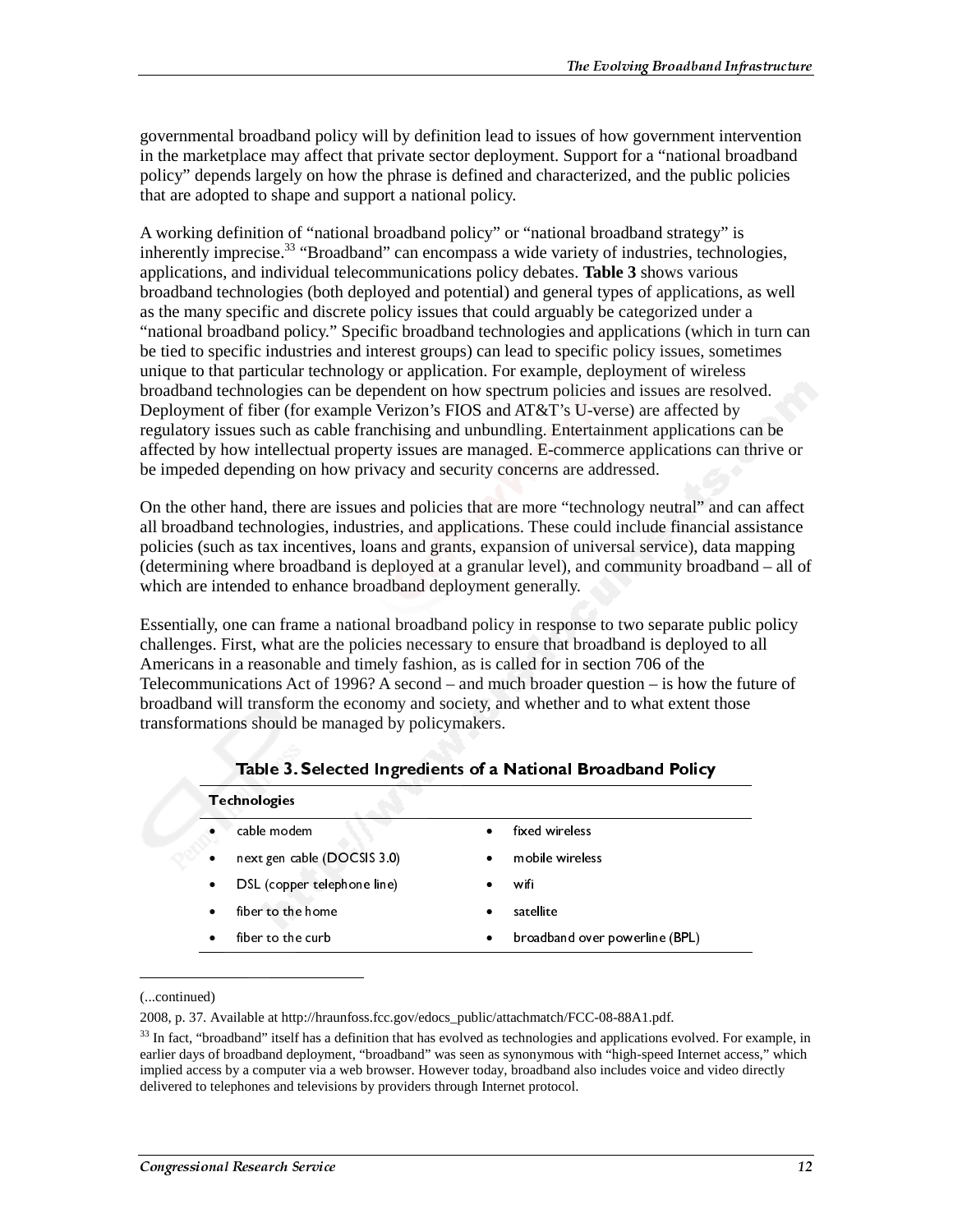| <b>Applications</b><br>voice over the Internet protocol (volP)                                                                                                                                                                                                                                                                                                                                                                             | e-commerce                                                                                                                                                                                                                                                                                                                                                               |
|--------------------------------------------------------------------------------------------------------------------------------------------------------------------------------------------------------------------------------------------------------------------------------------------------------------------------------------------------------------------------------------------------------------------------------------------|--------------------------------------------------------------------------------------------------------------------------------------------------------------------------------------------------------------------------------------------------------------------------------------------------------------------------------------------------------------------------|
| telehealth                                                                                                                                                                                                                                                                                                                                                                                                                                 | social networking                                                                                                                                                                                                                                                                                                                                                        |
| distance learning<br>٠<br>e-government                                                                                                                                                                                                                                                                                                                                                                                                     | teleconferencing<br>telework                                                                                                                                                                                                                                                                                                                                             |
| entertainment (video, music, gaming)<br>smart electric grids                                                                                                                                                                                                                                                                                                                                                                               | surveillance<br>public safety communications                                                                                                                                                                                                                                                                                                                             |
| <b>Policies/Issues</b><br>deregulation; cable franchising; federal                                                                                                                                                                                                                                                                                                                                                                         | community broadband; intercarrier                                                                                                                                                                                                                                                                                                                                        |
| broadband coordination/broadband "czar";<br>spectrum and wireless policy; Universal<br>Service Fund reform; financial assistance                                                                                                                                                                                                                                                                                                           | compensation reform; net<br>neutrality/network management; content<br>issues (privacy, copyright, decency); demand-                                                                                                                                                                                                                                                      |
| (grants, loans, tax incentives); data mapping<br>and collection; rights of way;                                                                                                                                                                                                                                                                                                                                                            | side issues (training and education,<br>computers for low income families); R&D<br>Internet2; others                                                                                                                                                                                                                                                                     |
| Source: Compiled by CRS.                                                                                                                                                                                                                                                                                                                                                                                                                   |                                                                                                                                                                                                                                                                                                                                                                          |
| e Policy Debate in Context                                                                                                                                                                                                                                                                                                                                                                                                                 |                                                                                                                                                                                                                                                                                                                                                                          |
| discussed above, the way a "national broadband policy" is defined, and the particular<br>might constitute that policy, determine how and whether various stakeholders might<br>ppose a national broadband initiative. However, in the ongoing broadband debate, the                                                                                                                                                                        |                                                                                                                                                                                                                                                                                                                                                                          |
| eral areas of agreement that are usually cited, as well as areas of controversy where<br>cymakers and stakeholders diverge.                                                                                                                                                                                                                                                                                                                |                                                                                                                                                                                                                                                                                                                                                                          |
| eas of General Agreement                                                                                                                                                                                                                                                                                                                                                                                                                   |                                                                                                                                                                                                                                                                                                                                                                          |
| re are three basic areas on which most observers seem to agree in any discussion of a<br>adband policy. First, broadband is generally viewed as vital public infrastructure, incr<br>ificant to the nation's (as well as regional, state, and local) economic growth and vita<br>t recent FCC "706 report" acknowledges the link between broadband and economic<br>elopment:                                                               |                                                                                                                                                                                                                                                                                                                                                                          |
| future of broadband in that community. <sup>34</sup>                                                                                                                                                                                                                                                                                                                                                                                       | local communities report that a key to their future is broadband. In order to attract busines<br>and residents, they must be able to provide the necessities, and this increasingly include<br>broadband. The future of a community's economy, employment opportunities<br>telecommuting, and opportunities for individuals with disabilities are related directly to th |
| h broadband initially being deployed in the United States about ten years ago, quantit<br>on its impact has just recently begun to be collected and evaluated. A February 2006<br>Massachusetts Institute of Technology for the Department of Commerce's Economic<br>elopment Administration marked the first attempt to measure the impact of broadban<br>nomic growth. The study found that "between 1998 and 2002, communities in which |                                                                                                                                                                                                                                                                                                                                                                          |
| CC, Fifth Report, p. 74.                                                                                                                                                                                                                                                                                                                                                                                                                   |                                                                                                                                                                                                                                                                                                                                                                          |
| gressional Research Service                                                                                                                                                                                                                                                                                                                                                                                                                |                                                                                                                                                                                                                                                                                                                                                                          |
|                                                                                                                                                                                                                                                                                                                                                                                                                                            |                                                                                                                                                                                                                                                                                                                                                                          |
|                                                                                                                                                                                                                                                                                                                                                                                                                                            |                                                                                                                                                                                                                                                                                                                                                                          |
|                                                                                                                                                                                                                                                                                                                                                                                                                                            |                                                                                                                                                                                                                                                                                                                                                                          |
|                                                                                                                                                                                                                                                                                                                                                                                                                                            |                                                                                                                                                                                                                                                                                                                                                                          |
|                                                                                                                                                                                                                                                                                                                                                                                                                                            |                                                                                                                                                                                                                                                                                                                                                                          |
|                                                                                                                                                                                                                                                                                                                                                                                                                                            |                                                                                                                                                                                                                                                                                                                                                                          |
|                                                                                                                                                                                                                                                                                                                                                                                                                                            |                                                                                                                                                                                                                                                                                                                                                                          |
|                                                                                                                                                                                                                                                                                                                                                                                                                                            |                                                                                                                                                                                                                                                                                                                                                                          |
|                                                                                                                                                                                                                                                                                                                                                                                                                                            |                                                                                                                                                                                                                                                                                                                                                                          |
|                                                                                                                                                                                                                                                                                                                                                                                                                                            |                                                                                                                                                                                                                                                                                                                                                                          |
|                                                                                                                                                                                                                                                                                                                                                                                                                                            |                                                                                                                                                                                                                                                                                                                                                                          |
|                                                                                                                                                                                                                                                                                                                                                                                                                                            |                                                                                                                                                                                                                                                                                                                                                                          |
|                                                                                                                                                                                                                                                                                                                                                                                                                                            |                                                                                                                                                                                                                                                                                                                                                                          |
|                                                                                                                                                                                                                                                                                                                                                                                                                                            |                                                                                                                                                                                                                                                                                                                                                                          |
|                                                                                                                                                                                                                                                                                                                                                                                                                                            |                                                                                                                                                                                                                                                                                                                                                                          |
|                                                                                                                                                                                                                                                                                                                                                                                                                                            |                                                                                                                                                                                                                                                                                                                                                                          |
|                                                                                                                                                                                                                                                                                                                                                                                                                                            |                                                                                                                                                                                                                                                                                                                                                                          |
|                                                                                                                                                                                                                                                                                                                                                                                                                                            |                                                                                                                                                                                                                                                                                                                                                                          |
|                                                                                                                                                                                                                                                                                                                                                                                                                                            |                                                                                                                                                                                                                                                                                                                                                                          |
|                                                                                                                                                                                                                                                                                                                                                                                                                                            |                                                                                                                                                                                                                                                                                                                                                                          |
|                                                                                                                                                                                                                                                                                                                                                                                                                                            |                                                                                                                                                                                                                                                                                                                                                                          |
|                                                                                                                                                                                                                                                                                                                                                                                                                                            |                                                                                                                                                                                                                                                                                                                                                                          |
|                                                                                                                                                                                                                                                                                                                                                                                                                                            |                                                                                                                                                                                                                                                                                                                                                                          |
|                                                                                                                                                                                                                                                                                                                                                                                                                                            |                                                                                                                                                                                                                                                                                                                                                                          |
|                                                                                                                                                                                                                                                                                                                                                                                                                                            |                                                                                                                                                                                                                                                                                                                                                                          |
|                                                                                                                                                                                                                                                                                                                                                                                                                                            |                                                                                                                                                                                                                                                                                                                                                                          |
|                                                                                                                                                                                                                                                                                                                                                                                                                                            |                                                                                                                                                                                                                                                                                                                                                                          |
|                                                                                                                                                                                                                                                                                                                                                                                                                                            |                                                                                                                                                                                                                                                                                                                                                                          |
|                                                                                                                                                                                                                                                                                                                                                                                                                                            |                                                                                                                                                                                                                                                                                                                                                                          |
|                                                                                                                                                                                                                                                                                                                                                                                                                                            |                                                                                                                                                                                                                                                                                                                                                                          |
|                                                                                                                                                                                                                                                                                                                                                                                                                                            |                                                                                                                                                                                                                                                                                                                                                                          |
|                                                                                                                                                                                                                                                                                                                                                                                                                                            |                                                                                                                                                                                                                                                                                                                                                                          |
|                                                                                                                                                                                                                                                                                                                                                                                                                                            |                                                                                                                                                                                                                                                                                                                                                                          |
|                                                                                                                                                                                                                                                                                                                                                                                                                                            |                                                                                                                                                                                                                                                                                                                                                                          |
|                                                                                                                                                                                                                                                                                                                                                                                                                                            |                                                                                                                                                                                                                                                                                                                                                                          |
|                                                                                                                                                                                                                                                                                                                                                                                                                                            |                                                                                                                                                                                                                                                                                                                                                                          |
|                                                                                                                                                                                                                                                                                                                                                                                                                                            |                                                                                                                                                                                                                                                                                                                                                                          |
|                                                                                                                                                                                                                                                                                                                                                                                                                                            |                                                                                                                                                                                                                                                                                                                                                                          |
|                                                                                                                                                                                                                                                                                                                                                                                                                                            |                                                                                                                                                                                                                                                                                                                                                                          |
|                                                                                                                                                                                                                                                                                                                                                                                                                                            |                                                                                                                                                                                                                                                                                                                                                                          |
|                                                                                                                                                                                                                                                                                                                                                                                                                                            |                                                                                                                                                                                                                                                                                                                                                                          |
|                                                                                                                                                                                                                                                                                                                                                                                                                                            |                                                                                                                                                                                                                                                                                                                                                                          |
|                                                                                                                                                                                                                                                                                                                                                                                                                                            |                                                                                                                                                                                                                                                                                                                                                                          |
|                                                                                                                                                                                                                                                                                                                                                                                                                                            |                                                                                                                                                                                                                                                                                                                                                                          |
|                                                                                                                                                                                                                                                                                                                                                                                                                                            |                                                                                                                                                                                                                                                                                                                                                                          |
|                                                                                                                                                                                                                                                                                                                                                                                                                                            |                                                                                                                                                                                                                                                                                                                                                                          |
|                                                                                                                                                                                                                                                                                                                                                                                                                                            |                                                                                                                                                                                                                                                                                                                                                                          |

## The Policy Debate in Context

Service Fund reform; financial assistance<br>Service Fund reform; financial assistance<br>(grants, loans, tax incentives); data mapp<br>and collection; rights of way;<br><br>**EXECOMBE DEVALUAT EXECOMBEND**<br>**EXECOMBEND WIRE 2018** and inclu (grants, loans, tax incentives); data mappi<br>(grants, loans, tax incentives); data mappi<br>and collection; rights of way;<br>e: Compiled by CRS.<br><br>Constitute that policy, determine la anational broconstitute that policy, determin and collection; rights of way;<br>
e: Compiled by CRS.<br>
<br> **E:** Compiled by CRS.<br>
<br> **Iicy Debate in Context**<br>
sed above, the way a "national broad<br>
constitute that policy, determine hoo<br>
a national broadband initiative. How<br>
e **EXECTS EXECTS:**<br> **EXECTS DEBATE IN Co**<br> **EXECTS DEBATE IN CO**<br> **EXECTS AND A SURVE A SURVER A SURVER A SURVER AND SURVER AND SURVER SURVER (FORMALL SURVER AND DOMEN THE COMBOONCY TO SURVER THE COMBOON COLLENT:<br>
CALC "706** issues (privacy, copyright, decency): demailed issues (privacy, copyright, decency): demailed issues (training and education, computers for low income families); R&D<br>Internet2; others<br>Internet2; others<br>Internet2; others<br>sw computers for low income families)<br>Internet2; others<br>Internet2; others<br>r, in the ongoing broadband d<br>s well as areas of controversy<br>rs seem to agree in any discus<br>weed as vital public infrastruc<br>e, and local) economic grow Internet2; others<br>
d policy" is defined, and the particul<br>
d whether various stakeholders mig<br>
r, in the ongoing broadband debate,<br>
s well as areas of controversy where<br>
s well as areas of controversy where<br>
rs seem to agr If policy" is def<br>
If whether vari<br>
If yet as a areas<br>
If yet as a areas<br>
If yet as a areas<br>
If yet as vital pu<br>
If yet as vital pu<br>
If yet as vital pu<br>
If yet are is broadband.<br>
If yet are is broadband.<br>
If yet are is bro **Example 2.5** The Way might constitute that po<br>pose a national broadb<br>prail areas of agreement exponses a national broadb<br>eral areas of agreement exponsives and stakehold<br>case of General Agre<br>re are three basic areas and<br>d As discussed above, the way a "national broadband policy" is defined, and the particular elements that might constitute that policy, determine how and whether various stakeholders might support or oppose a national broadband initiative. However, in the ongoing broadband debate, there are general areas of agreement that are usually cited, as well as areas of controversy where policymakers and stakeholders diverge.

### Areas of General Agreement

There are three basic areas on which most observers seem to agree in any discussion of a national broadband policy. First, broadband is generally viewed as vital public infrastructure, increasingly significant to the nation's (as well as regional, state, and local) economic growth and vitality. The most recent FCC "706 report" acknowledges the link between broadband and economic development:

With broadband initially being deployed in the United States about ten years ago, quantitative data on its impact has just recently begun to be collected and evaluated. A February 2006 study by the Massachusetts Institute of Technology for the Department of Commerce's Economic Development Administration marked the first attempt to measure the impact of broadband on economic growth. The study found that "between 1998 and 2002, communities in which mass-

 $\overline{a}$  $34$  FCC, Fifth Report, p. 74.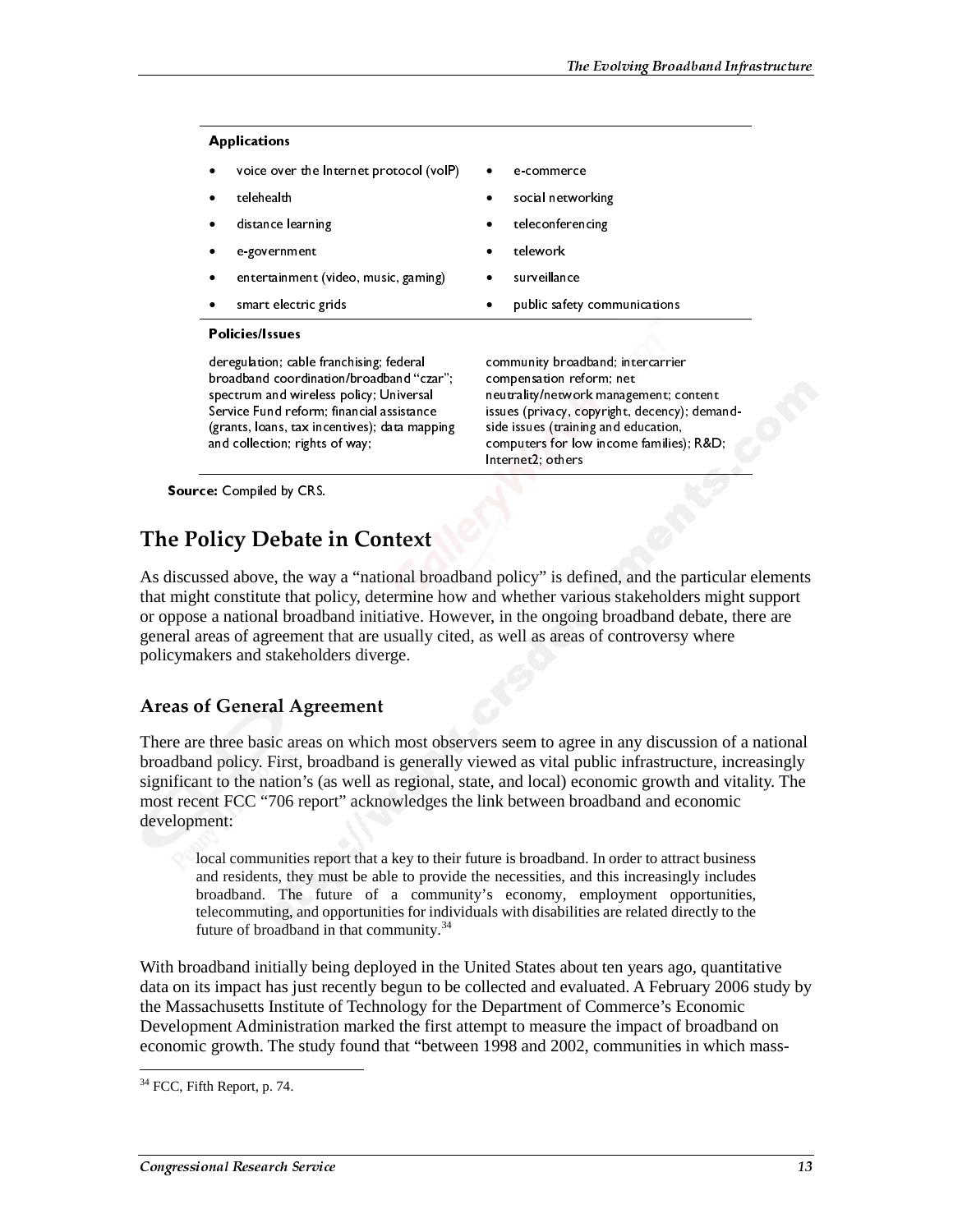market broadband was available by December 1999 experienced more rapid growth in employment, total number of businesses, and businesses in IT-intensive sectors, relative to comparable communities without broadband at that time."35 Subsequently, a June 2007 report from the Brookings Institution found that for every one percentage point increase in broadband penetration in a state, employment is projected to increase by 0.2 to 0.3% per year. For the entire U.S. private non-farm economy, the study projected an increase of about 300,000 jobs, assuming the economy is not already at full employment.<sup>36</sup>

A second area of agreement is that there exist some areas and populations of the U.S. which are unserved or markedly underserved by broadband providers. A particularly pronounced disparity in broadband service persists between urban/suburban areas and rural areas. Although there are many examples of rural communities with state of the art telecommunications facilities,  $37$  recent surveys and studies have indicated that, in general, rural areas tend to lag behind urban and suburban areas in broadband deployment.<sup>38</sup> The comparatively lower population density of rural areas is likely the major reason why broadband is less deployed than in more highly populated suburban and urban areas. Particularly for wireline broadband technologies—such as cable modem and DSL—the greater the geographical distances among customers, the larger the cost to serve those customers. Thus, there is often less incentive for companies to invest in broadband in rural areas than, for example, in an urban area where there is more demand and less cost to wire the market area.<sup>39</sup>

Access to affordable broadband service is viewed as particularly important for the economic development of rural areas because it enables individuals and businesses to participate fully in the economy regardless of geographical location. For example, aside from enabling existing businesses to remain in their rural locations, broadband access could attract and grow new businesses drawn by lower costs and what some may consider a more desirable lifestyle. Essentially, broadband potentially allows businesses and individuals in rural America to live locally while competing globally.

Finally, there is agreement that data regarding broadband deployment in the United States is inadequate, and that policymakers have an incomplete picture of where broadband service is available (and at what speeds and prices). States have begun to address this with a number of

<sup>&</sup>lt;sup>35</sup> Gillett, Sharon E., Massachusetts Institute of Technology, Measuring Broadband's Economic Impact, report prepared for the Economic Development Administration, U.S. Department of Commerce, February 28, 2006, p. 4. Available at http://www.eda.gov/ImageCache/EDAPublic/documents/pdfdocs2006/mitcmubbimpactreport\_2epdf/v1/mitcmubbimpa ctreport.pdf.

<sup>&</sup>lt;sup>36</sup> Crandall, Robert, William Lehr, and Robert Litan, The Effects of Broadband Deployment on Output and Employment: A Cross-sectional Analysis of U.S. Data, June 2007, 20 pp. Available at http://www3.brookings.edu/views/papers/crandall/200706litan.pdf.

<sup>&</sup>lt;sup>37</sup> See for example: National Exchange Carrier Association (NECA), Trends 2006: Making Progress With Broadband, 2006, 26 p. Available at http://www.neca.org/media/trends\_brochure\_website.pdf.

 $38$  For example, 2008 data from the Pew Internet & American Life Project indicate that while broadband adoption is growing in urban, suburban, and rural areas, broadband users make up larger percentages of urban and suburban users than rural users. Pew found that the percentage of all U.S. adults with broadband at home is 60% for suburban areas, 57% for urban areas, and 38% for rural areas. See Horrigan, John B., Pew Internet & American Life Project, Home Broadband Adoption 2008, July 2008, p. 3, available at http://www.pewinternet.org/pdfs/PIP\_Broadband\_2008.pdf.

<sup>&</sup>lt;sup>39</sup> The terrain of rural areas can also be a hindrance to broadband deployment because it is more expensive to deploy broadband technologies in a mountainous or heavily forested area. An additional added cost factor for remote areas can be the expense of "backhaul" (e.g., the "middle mile") which refers to the installation of a dedicated line which transmits a signal to and from an Internet backbone which is typically located in or near an urban area.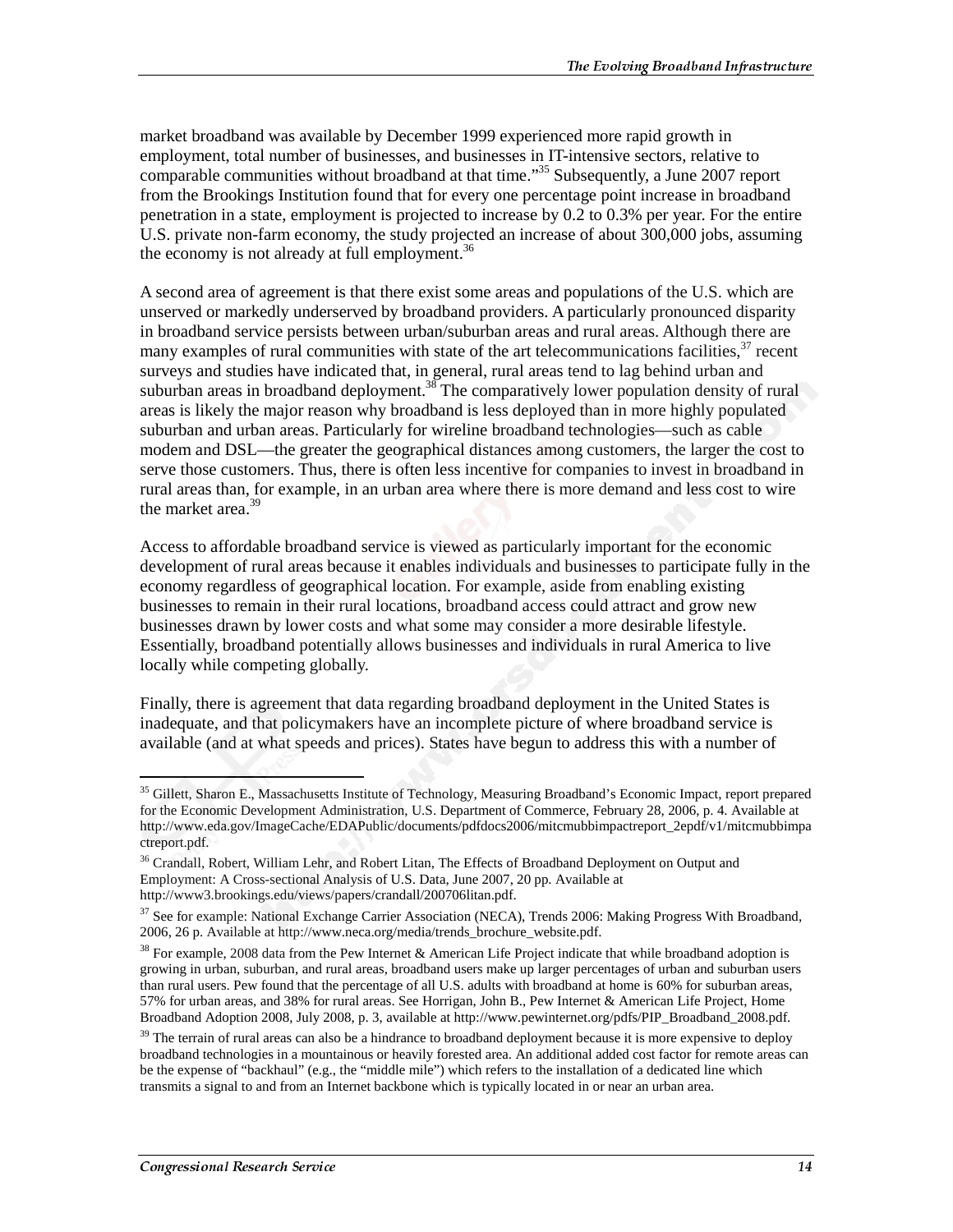mapping and data collection efforts. On the federal level, the FCC, in March 2008, adopted a significantly more detailed data collection protocol.<sup>40</sup> Similarly, the  $110<sup>th</sup>$  Congress enacted S. 1492, the Broadband Data Improvement Act (P.L. 110-385), which requires the FCC to collect demographic information on unserved areas, data comparing broadband service with 75 communities in at least 25 nations abroad, and data on consumer use of broadband. The act also directs the Census Bureau to collect broadband data, the Government Accountability Office to study broadband data metrics and standards, and the Department of Commerce to provide grants supporting state broadband initiatives. Looking forward, as broadband data improves, it is hoped that a more detailed and granular picture will emerge of where and to what extent broadband deployment shortfalls exist and how they might be addressed.

### **Areas of Controversy**

Although most agree that some form of government intervention may be necessary to help provide broadband in chronically unserved areas, stakeholders disagree over the appropriate level and nature of government intervention in the broadband marketplace. The overarching issue is how to strike a balance between providing federal assistance for unserved and underserved areas where the private sector may not be providing acceptable levels of broadband service, while at the same time minimizing any deleterious effects that government intervention in the marketplace may have on competition and private sector investment. Those who favor increased government intervention argue that measures such as setting a formal national goal (with respect to penetration or speed, for example), expanding universal service, or mandating an "open" Internet (net neutrality) are necessary to ensure a competitive broadband economy. Those who favor a more limited government role argue that markets and the private sector can best deploy broadband with a minimum of government intervention, that deregulatory policies will unleash private sector investment in the broadband infrastructure, and that excessive or inappropriate government intervention in the marketplace is likely to be inconsequential if not deleterious.<sup>41</sup>

The question of current versus next generation broadband also raises important issues for policymakers when formulating broadband policies.<sup>42</sup> For example, as broadband technologies develop, and as speeds increase and applications become more sophisticated, what exactly constitutes "underserved" when assessing areas of the nation that might need some type of government intervention? While most agree that any broadband policy should be "technology neutral" (i.e., not favoring any particular technology or industry), should minimum speed thresholds (and/or upgradeability) be encouraged, and how far-reaching should those thresholds

ł <sup>40</sup> FCC, News Release, "FCC Expands, Improves Broadband Data Collection," March 19, 2008. Available at http://hraunfoss.fcc.gov/edocs\_public/attachmatch/DOC-280909A1.pdf.

<sup>&</sup>lt;sup>41</sup> Some argue that government policies have demonstrated a minimal impact on broadband penetration rates and that variables such as household income, education, and general economic factors are much more determinative. See Ford, George, Phoenix Center, The Broadband Performance Index: What Really Drives Broadband Adoption Across the OECD?, Phoenix Center Policy Paper Number 33, May 2008, 27 pp; available at http://www.phoenixcenter.org/pcpp/PCPP33Final.pdf.

 $42$  To some extent, the federal government has already had an impact on which speeds are considered "broadband." Starting in 1999, and for many years following, the FCC defined broadband (or more specifically "high-speed lines") as over 200 kilobits per second (kbps) in at least one direction, which was roughly four times the speed of conventional dial-up Internet access. In recent years, the 200 kbps threshold was considered too low, and on March 19, 2008, the FCC adopted a report and order (FCC 08-89) establishing new categories of broadband speed tiers for data collection purposes. Specifically, 200 kbps to 768 kbps will be considered "first generation," 768 kbps to 1.5 Mbps as "basic broadband tier 1," and increasingly higher speed tiers as broadband tiers 2 through 7 (tier seven is greater than or equal to 100 Mbps in any one direction). Tiers can change as technology advances.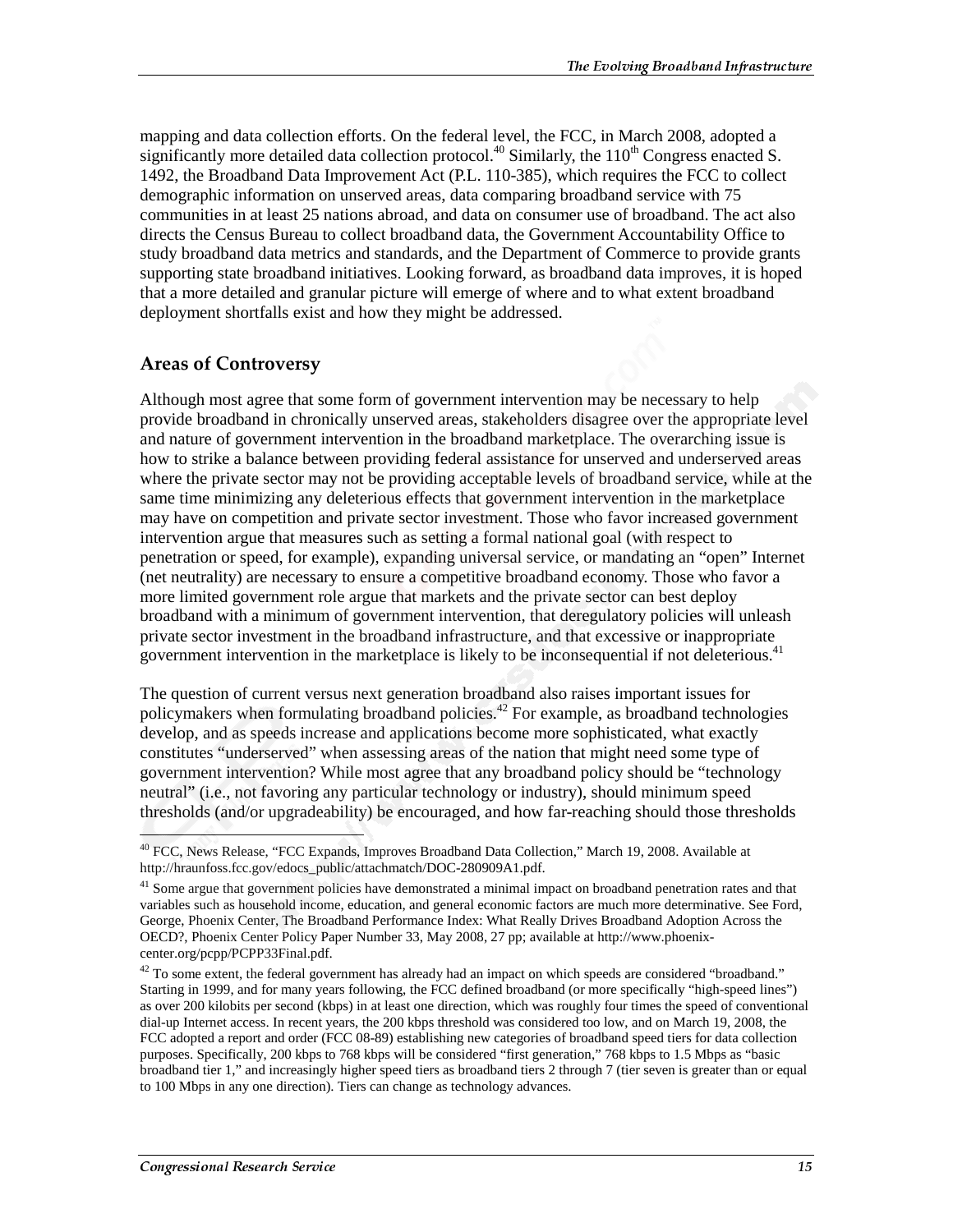be – to meet the needs of consumers today, or what may be anticipated for the future? As always, the countervailing question is: to the degree that government policies encourage or prescribe specific broadband capacities, to what extent does this disrupt the marketplace and impede private sector broadband deployment efforts?

Meanwhile, the debate over government intervention in broadband markets is accompanied by disagreement over how broadband deployment in the United States compares with broadband deployment in other nations. Many supporters of a national broadband policy featuring an increased level of government intervention argue that statistics ("broadband rankings") compiled by the Organisation for Economic Co-operation and Development (OECD)<sup>43</sup> and the International Telecommunications Union  $(ITU)^{44}$  show that the United States is progressively falling behind other nations in broadband penetration, speeds, and pricing, and that this comparatively low ranking has ominous implications for U.S. economic competitiveness.<sup>45</sup> Those supporting less government intervention assert that the OECD and ITU data is flawed and undercounts U.S. broadband deployment,<sup>46</sup> and that cross-country broadband deployment comparisons involving penetration, speeds, and prices are not necessarily meaningful and inherently problematic.<sup>47</sup>

## Looking Ahead: The Future of Broadband

Much of the discussion above concerns a national broadband policy in response to the challenge of providing broadband to unserved and underserved regions and populations of the United States. A national broadband policy can also be viewed from a broader perspective by considering how the future of broadband, accompanied by increasingly sophisticated and pervasive applications, might transform the economy and society and how those transformations might be managed by policymakers. In other words, as broadband technologies, speeds, and applications advance, what are the regulatory issues that may confront policymakers not only with respect to deployment, but also with respect to consumer applications and societal impacts?

# Regulatory Framework

As our telecommunications environment continues to evolve, regulators are forced to accommodate the realities of a changing infrastructure as well as the changing expectations of both suppliers and consumers. One of the challenges facing this transition is how to establish a regulatory framework to address this increasingly interrelated and complex environment. Over

 $\overline{a}$  $^{43}$  Data from the OECD ranks the United States 15<sup>th</sup> among OECD nations in broadband access per 100 inhabitants as of June 2008. OECD, OECD Broadband Statistics, June 2008. Available at http://www.oecd.org/sti/ict/broadband.

<sup>&</sup>lt;sup>44</sup> According to the ITU, the United States ranks  $24<sup>th</sup>$  worldwide in broadband penetration (subscriptions per 100 inhabitants in 2007). International Telecommunications Union, Economies by Broadband Penetration, 2007. Available at http://www.itu.int/ITU-D/ict/statistics/at\_glance/top20\_broad\_2007.html.

<sup>&</sup>lt;sup>45</sup> See Benton Foundation, Using Technology and Innovation to Address Our Nation's Critical Challenges: A Report for the Next Administration, November 2008, pp. 5-6. Available at http://www.benton.org/sites/benton.org/files/ Benton\_Foundation\_Action\_Plan.pdf.

<sup>46</sup> National Telecommunications and Information Administration, Fact Sheet: United States Maintains Information and Communication Technology (ICT) Leadership and Economic Strength. Available at http://www.ntia.doc.gov/ntiahome/ press/2007/ICTleader\_042407.html.

 $^{47}$  See Wallsten, Scott, Progress and Freedom Foundation, Towards Effective U.S. Broadband Policies, May 2007, 19 pp. Available at http://www.pff.org/issues-pubs/pops/pop14.7usbroadbandpolicy.pdf.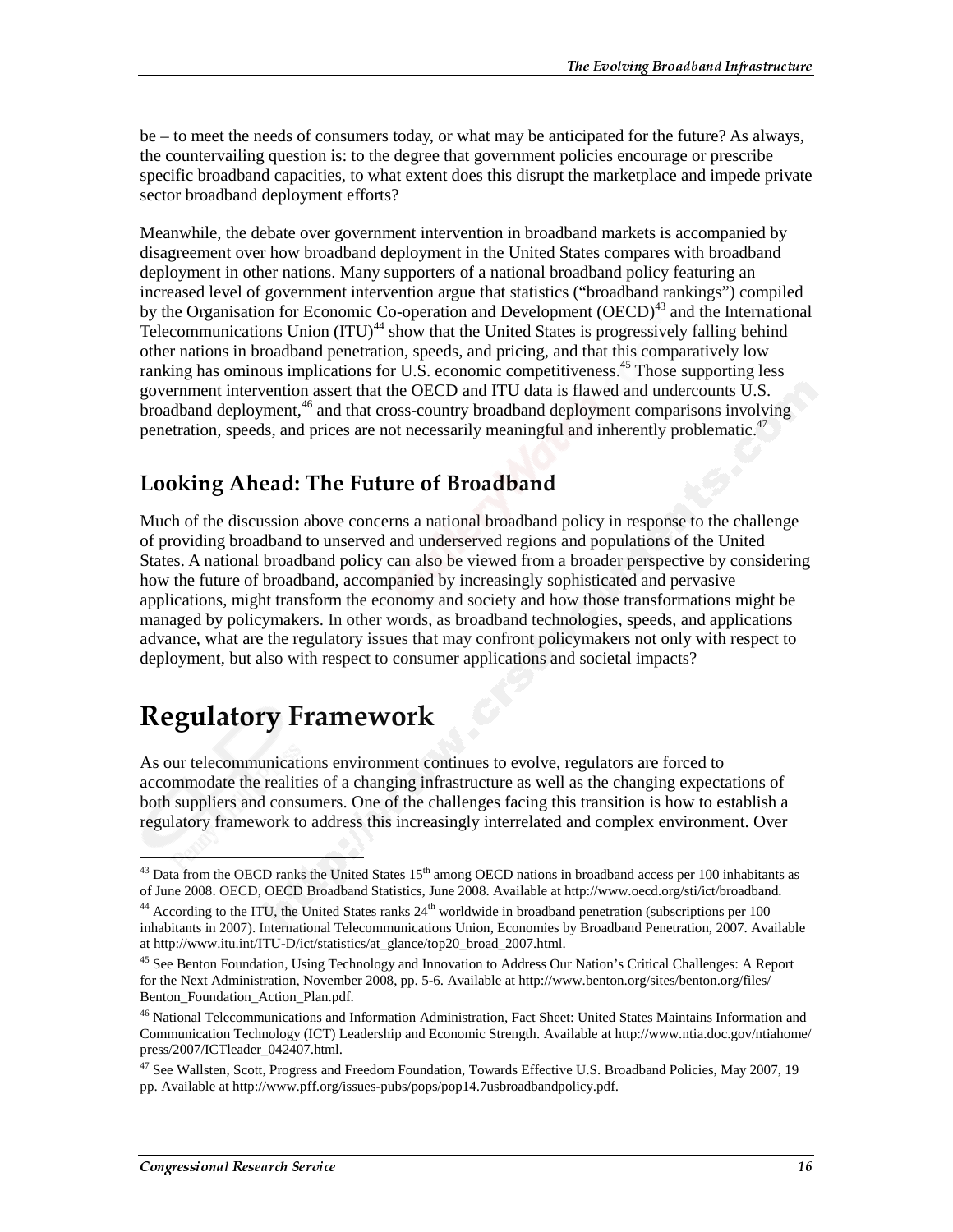the past few decades, laws and regulations have been formulated in an attempt to address the growth of competition in what were previously considered to be monopolistic markets. Much attention has been given to attempts to formulate a regulatory environment to incorporate and encourage competition based on the implementation of the 1996 Telecommunications Act (P.L. 104-104).48 This act and its subsequent implementation has largely focused on the development of a regulatory structure to accommodate the growth of intramodal and intermodal competition in the provision of services. $49$ 

However, the telecommunications sector is dynamic and technological changes such as the advancement of Internet technology and the melding of data, voice, and video have resulted in additional trends which must be addressed. These trends include:

- the transition from a circuit switched to a packet switched network, thereby enabling the integration of voice, video, and data;
- the transition from fixed to mobile service;
- the transition from narrowband to broadband, thereby enabling greater interactivity.

The challenge facing today's policymakers is to develop a regulatory environment that not only addresses current trends, but contains the flexibility to accommodate future and as yet unanticipated changes in technology, applications, consumer expectations, and policy objectives. The growth of broadband networks and the proliferation of applications and devices has placed increasing pressure on policymakers to formulate a framework to address a broadband-based world. Many of these developments were not anticipated when the 1996 Telecommunications Act was passed and have led to the need to update the regulatory assumptions and subsequent regulatory framework the act was based on. A further challenge results from the Internet's lack of national boundaries. Regulations established in one country may be circumvented, since the World Wide Web is global. Activities that may be declared illegal in one country may be undertaken with relative ease by accessing foreign web sites.<sup>50</sup> However, as broadband access continues to become more vital to both the economic and social well-being of the nation, increased attention will be placed on the degree to which regulators should help to shape this constantly evolving environment.

## From Monopoly to Competition

As the sector continues its transition from monopoly to competition, regulatory bodies are confronted with the task of establishing a regulatory environment that does not favor one player over another, nor establish regulatory obstacles to deployment and access. The regulatory treatment of broadband technologies, whether offered by traditional or emerging providers, or

 $\overline{a}$ <sup>48</sup> Provisions in the 1996 Telecommunications Act required the Federal Communications Commission (FCC) to initiate more than 80 rulemakings to address the changing telecommunications landscape.

 $49$  Intramodal competition refers to competition among identical technologies in the provision of the same service (e.g., a cable television company competing with another cable television company in the offering of video services) where intermodal competition refers to provision of the same service by different technologies (i.e., a cable television company competing with a telephone company in the provision of video services).

<sup>&</sup>lt;sup>50</sup> For example, Internet gambling is generally prohibited in the United States, but such activities are easily accessed through offshore websites. For further information on unlawful Internet gambling see CRS Report RS22749, *Unlawful Internet Gambling Enforcement Act and Regulations Proposed for Its Implementation*, by Charles Doyle.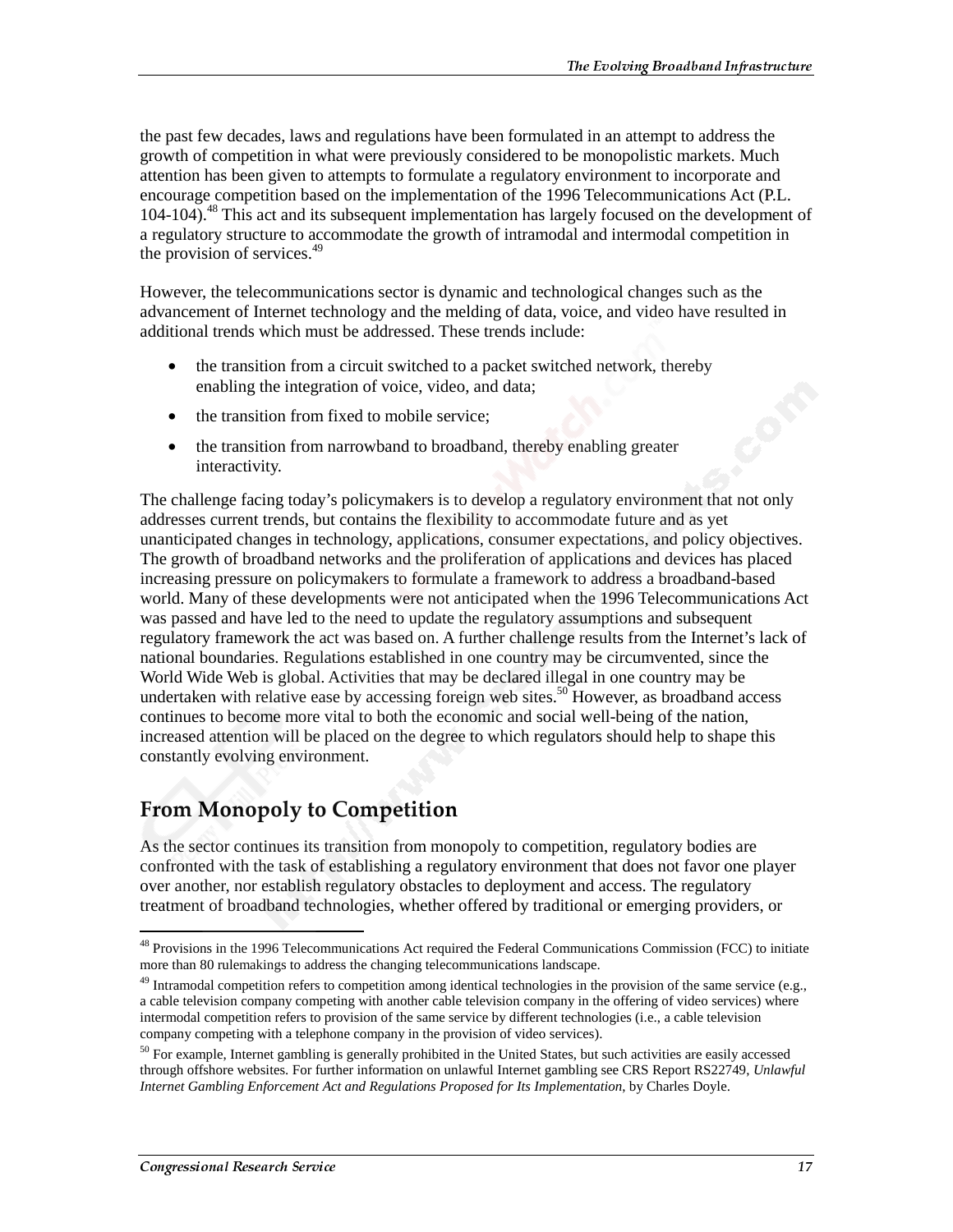incumbents or new entrants, has become a major focal point in this transition. Whether present laws and regulatory policies are necessary to ensure the development of competition and its subsequent consumer benefits, or are overly burdensome and only discourage needed investment in and deployment of broadband services, continues to be an issue. The policy debate focuses on issues such as the extent to which legacy regulations should be applied to traditional providers as they enter new markets; the extent to which legacy regulations should be imposed on new entrants as they compete with traditional providers in their markets; and the appropriate treatment of new and converging technologies. Additional concerns over how the role of local, state, and federal regulators should be determined, and under what circumstances federal preemption may be evoked, also arise.

### **Barriers to Competition**

In an attempt to level the playing field and encourage the benefits of marketplace competition, regulators are called upon by policy makers and stakeholders to develop a range of policies that promote competition. Such regulations can take many forms, including subjecting providers of like or competing services to similar regulations; establishing new regulations to protect or nurture new competitors; developing new regulations, if deemed necessary, to address the entrance of new services; or when certain market conditions are met, removing legacy regulations from incumbents.

Technological advances and the growth of competition have had a profound impact on market structure and subsequently their established regulatory framework, requiring regulators to address a wide range of issues. Some of the issues that regulators are grappling with include modifying universal service goals and obligations to address the growth of new and/or competing services; ensuring access to existing infrastructure such as ducts, poles, and rights-of-way; developing portability requirements for subscriber numbers to ease the ability to switch among competitors; implementing technology-neutral regulations; and establishing guidelines to remove, or forbear, regulations in competitive markets.

### **Integration and Interactivity**

Legacy policies and regulatory frameworks have come under increasing strain as technological advances have led to the ability to provide new and integrated services. Historically, a provider was identified by the service it offered and its regulatory destiny was determined by its service classification. For example, a provider of voice telephone service classified as a telecommunications common carrier is regulated under Title II (Common Carriers) of the Communications Act of 1934.<sup>51</sup> Similarly, a provider of video service classified as a cable television system operator is regulated under Title VI (Cable Communications) of the 1934 Act. However, the world of distinct services and applications is disappearing as networks transition from a circuit switched to a packet switched network, enabling the integration of voice, video, and data. As providers move to Internet protocols and advanced broadband options continue to grow, the lines among distinct industry sectors continue to blur. Providers seek to integrate or bundle their services into triple play and in some cases quadruple play offerings.<sup>52</sup> New,

<sup>51</sup> Communications Act of 1934, as amended, 47 U.S.C. 151 et seq.

 $52$  A typical triple play offering would include video, data, and fixed voice services. A typical quadruple play offering would include video, data, and fixed and mobile voice services.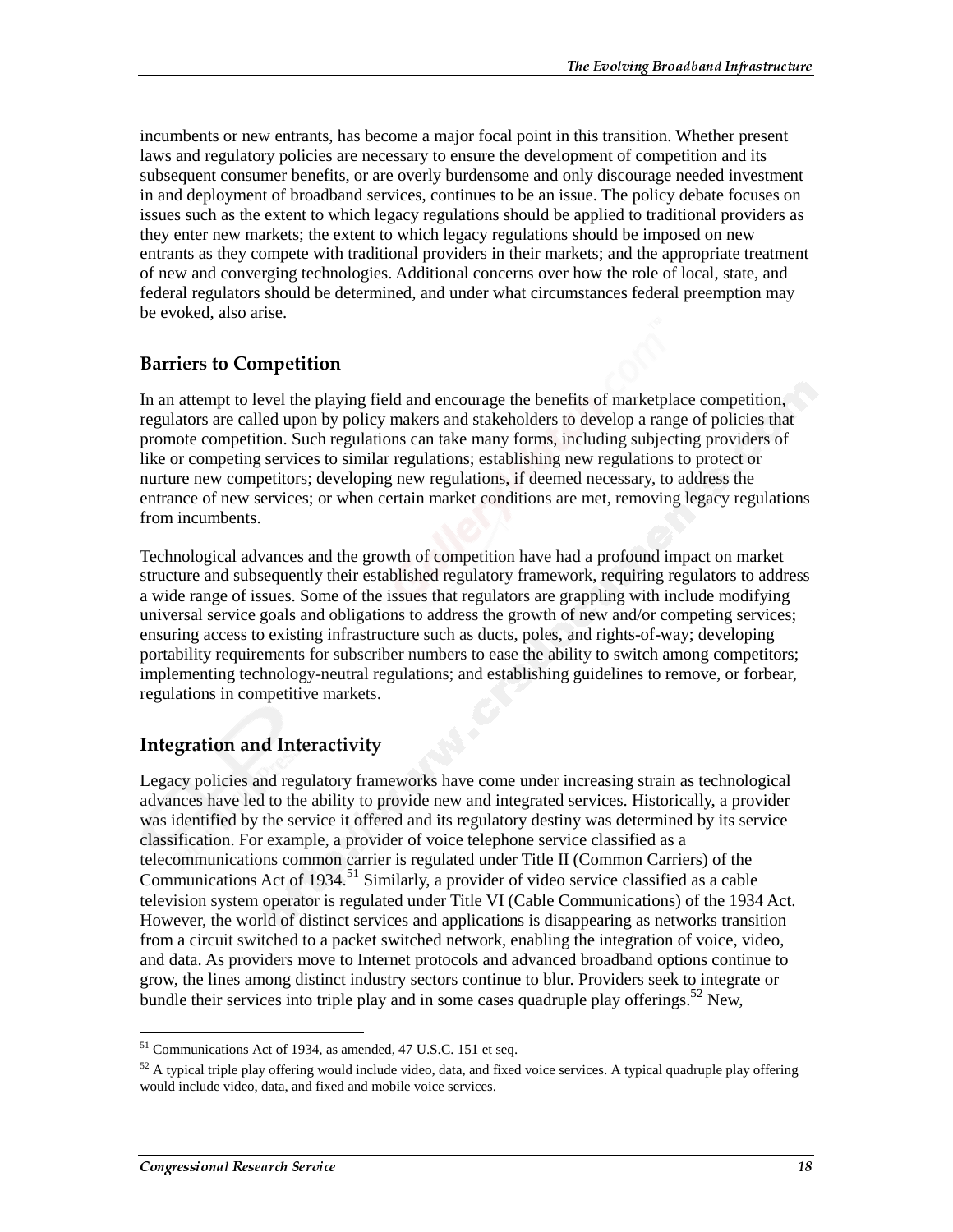previously undefined services such as Voice over Internet Protocol (VoIP) further strain traditional regulatory perimeters. The challenge facing regulators is to adapt the regulatory framework to this new environment to ensure that legacy regulations do not inhibit the development of and subsequent benefits derived from next-generation broadband networks but still balance economic and social policy objectives.

The growth in interactive, or two-way applications, has expanded significantly, placing increased demands on the broadband infrastructure. Services and applications are moving from static oneway uses, such as e-mail or web surfing, to interactive two-way applications such as video and voice services that are more dependent on uninterrupted streams of data. Additionally the growth in peer-to-peer activity has placed increasing demands on the existing broadband infrastructure as upload speeds now need to match download speeds and peak usage may cause congestion. As the popularity of such services expand, leading to an increase in the demand for bandwidth, the need to address issues relating to capacity and the subsequent need to manage network traffic have come to the attention of regulators. Policies to balance the needs of subscribers and suppliers, as well as network operators, are among the issues being debated. How to establish a policy framework that ensures effective management of networks facing capacity shortages, protects users of the network, and encourages both innovation and future investment for expansion are among the issues under consideration.

## Mobility

Wireless broadband networks offer the ability to access broadband anytime and anywhere and may also offer a solution to providing broadband access to underserved and unserved areas. As access to broadband networks becomes increasingly mobile, regulators may be called upon to address policies to facilitate this connectivity. Wireless providers have expanded and continue to expand their service offerings beyond the traditional voice and ringtones to include text messaging, mobile search, e-mail, games, photo messaging, music, and video. Users, whether they be individual consumers, businesses, or government, expect to receive reliable high-quality service to meet these growing mobile expectations. As wireless broadband applications and expectations increase, the need to develop policies to ensure both sufficient radio frequency spectrum capacity and the ability to offer a seamless mobile experience become paramount. Key to these objectives is the development of policies that ensure effective spectrum management and connectivity among networks.

### **Spectrum Management**

The demand for spectrum is intense and the FCC has responsibility for allocating spectrum among the various users. As wireless broadband networks continue to shift from traditional voice networks to those that incorporate a wide range of advanced broadband services, they will need more spectrum in wider contiguous bandwidths. How this spectrum should be allocated among the myriad users, the size of the blocks allocated, and whether any special considerations should be given to specific entities (e.g., rural or small providers) that bid in spectrum auctions are among the issues confronting policymakers. The need to harmonize spectrum allocations worldwide is also a key policy issue. Harmonization enables network operators and equipment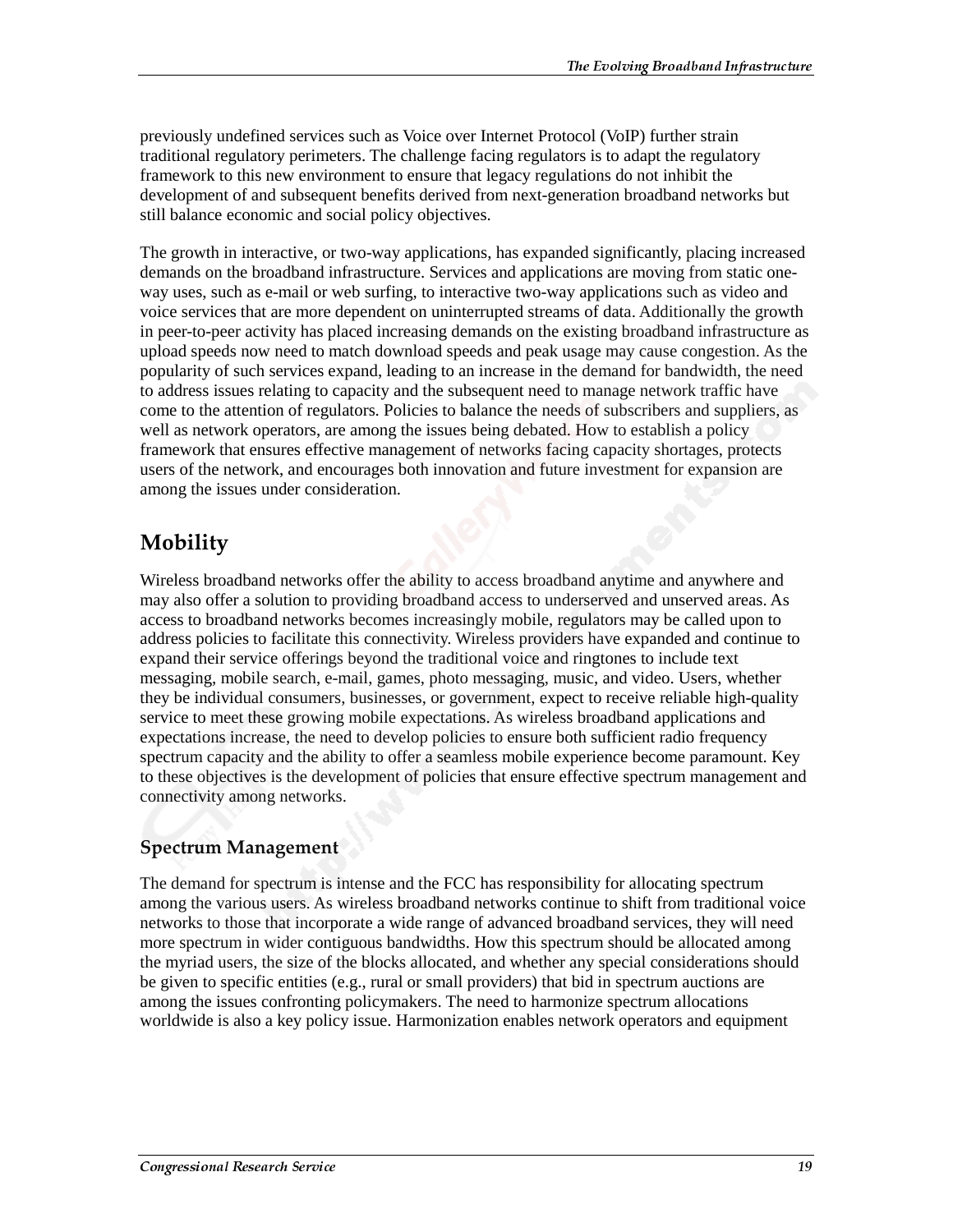manufacturers to realize significant economies of scope and scale and facilitates global interoperability for consumers.<sup>53</sup>

### Roaming

Directly related to the issue of spectrum management is the need to ensure that users have the ability to connect seamlessly among providers. Mobility depends on the ability of users to roam, or move from location to location outside the provider's service area, without their signal dropping or degrading. In the mobile world, there is a greater tendency to need to share networks, making the ability to interconnect a vital component of the mobile experience. The capability to provide nationwide coverage, absent owning such a network, is dependent on the provider's ability to negotiate roaming commitments with other carriers. Subscribers served by these carriers need access to other networks for voice, data, and broadband traffic when roaming outside of their carrier's home market. The absence of, or potentially exorbitant costs associated with, such commitments can place a carrier in a negative competitive position. Furthermore, subscribers in rural areas, who are often served by small and regional carriers, can be particularly vulnerable in the absence of favorable roaming agreements, subjecting them to more limited and/or more costly service. Although these commitments are largely negotiated without regulatory intervention, some concern has been expressed, particularly on the part of rural, small, and regional carriers, that regulators should intervene to protect their ability to negotiate "reasonable" roaming commitments. Regulators have been called upon to address roaming issues, particularly in the context of the recent trend towards industry consolidations. Concerns that existing roaming commitments may be terminated or degraded during a change in ownership, the lack of roaming obligations among in-market carriers, and the application of roaming commitments to data are among the issues that are under examination.

## **Open Access**

As the number of new providers, products, and services proliferate, the ability to gain access to the marketplace becomes paramount. Considerable debate has focused on what has been termed "open access," a term generally defined to mean the ability of suppliers and users to gain unfettered access to networks, content, applications, devices, and ultimately consumers.

### **Networks**

 $\overline{a}$ 

Much of the recent debate over open access has focused on the ability to gain access to content, applications, and services on the Internet. The ability of subscribers to gain access to and use the Internet, in any legal manner, and the ability of applications and service providers to gain access to those consumers has become a focal point for the open access debate. Today's residential market for broadband delivery is dominated by two platform providers: cable television companies that provide cable modem service and landline telephone companies that provide

<sup>&</sup>lt;sup>53</sup> For a discussion of spectrum policy and other issues relating to wireless broadband policies see A National Wireless Broadband Strategy, issued by the Wireless Communications Association, available at http://www.wcai.com/images/pdf/2008\_wcai\_wb\_strategy.pdf.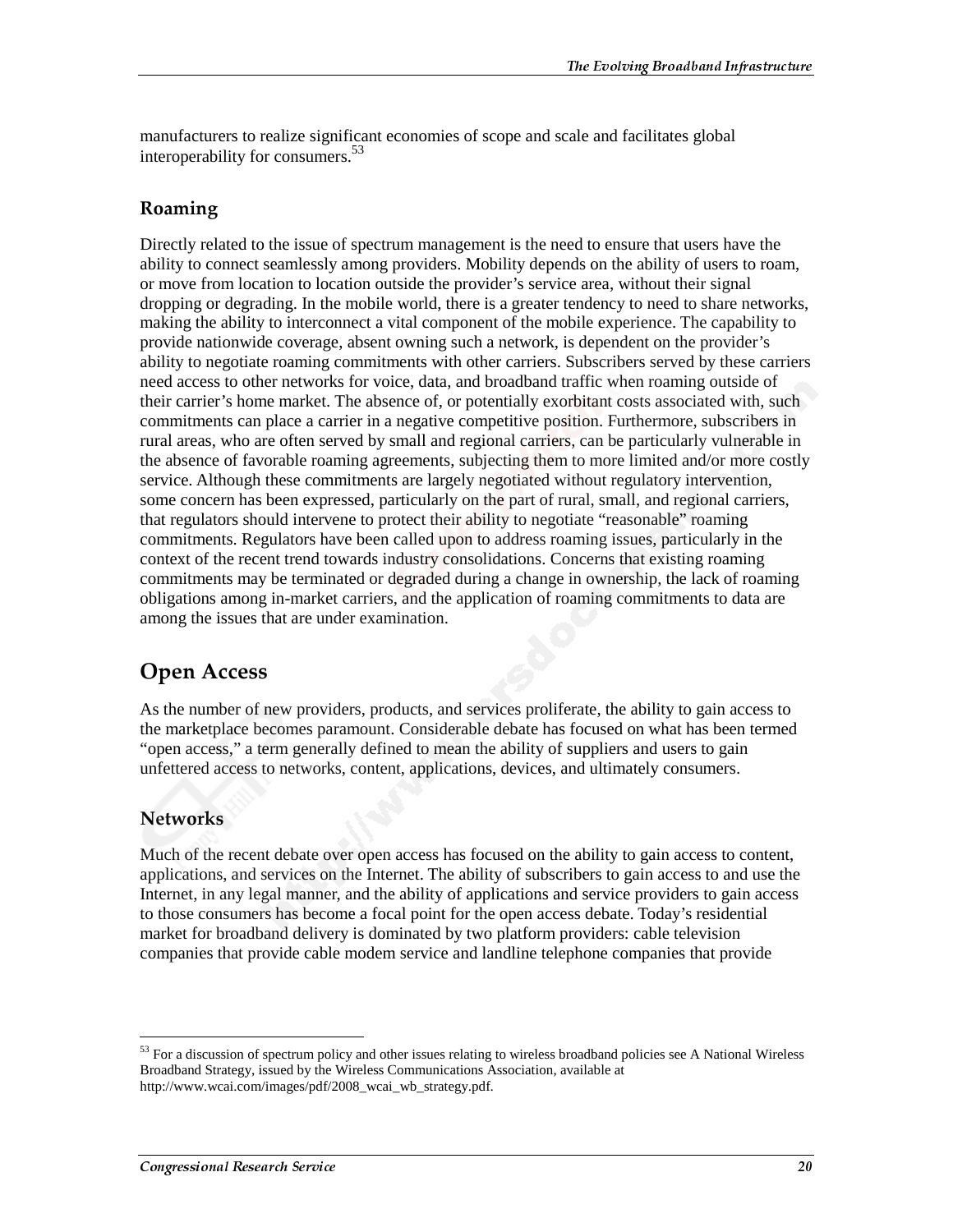Internet access service (i.e., wireline broadband Internet access, or Digital Subscriber Line Service [DSL]).<sup>54</sup>

The movement to place restrictions on the owners of the networks that comprise and provide access to the Internet, to ensure equal access and non-discriminatory treatment is referred to as "net neutrality." There is no single accepted definition of net neutrality. However, most agree that any such definition should include the general principles that owners of the networks that comprise and provide access to the Internet should not control how consumers lawfully use that network; and should not be able to discriminate against content provider access to that network. Most people acknowledge that networks have always been managed and that a certain degree of management is necessary and may even be desirable. The challenge, however, is to distinguish between what is needed or appropriate management versus discrimination. A balance must be struck between the ability of network operators to manage and maintain their infrastructure responsibly and the ability of suppliers and users to access the network in a nondiscriminatory manner.

In an attempt to strike such a balance the FCC adopted a policy statement outlining four principles to "encourage broadband deployment and preserve and promote the open and interconnected nature of [the] public Internet": (1) consumers are entitled to access the lawful Internet content of their choice; (2) consumers are entitled to run applications and services of their choice (subject to the needs of law enforcement); (3) consumers are entitled to connect their choice of legal devices that do not harm the network; and (4) consumers are entitled to competition among network providers, application and service providers, and content providers. Former FCC Chairman Martin did not called for their codification. However, they have been incorporated into the policymaking and oversight activities of the Commission.<sup>55</sup>

The question of what, if any, action should be taken to ensure "net neutrality" has become a major focal point in the debate over broadband regulation. As the marketplace for broadband continues to evolve, some contend that no new regulations are needed and, if enacted, will slow deployment of and access to the Internet, as well as limit innovation. Others, however, contend that the consolidation and diversification of broadband providers into content providers has the potential to lead to discriminatory behaviors that conflict with net neutrality principles.<sup>56</sup>

Historically, however, regulatory policies regarding access to broadband service have focused on wired networks. However, with the onset and growth of wireless broadband capabilities as a third broadband network option, $57$  and the potential of wireless networks to provide broadband access

 $\overline{a}$ <sup>54</sup> For FCC market share data for high-speed connections see High-Speed Services for Internet Access: Status as of June 30, 2007, Federal Communications Commission, released March 2008. View report at

http://hraunfoss.fcc.gov/edocs\_public/attachmatch/DOC-280906A1.pdf. For the most recent data see Local Telephone Competition and Broadband Deployment, High-Speed Services for Internet Access available at http://www.fcc.gov/wcb/iatd/comp.html.

<sup>55</sup> See http://www.fcc.gov/headlines2005.html. August 5, 2005. FCC Adopts Policy Statement on Broadband Internet Access.

<sup>56</sup> For a more detailed discussion of the net neutrality concept and issues see CRS Report RS22444, *Net Neutrality: Background and Issues*, by Angele A. Gilroy.

 $57$  According to FCC data, mobile wireless is the provider of almost 35 percent of high speed lines (over 200 kbps in at least one direction), as of June 30, 2007. See High-Speed Services for Internet Access: Status as of June 30, 2007, Federal Communications Commission, Table 6, released March 2008. View report at

http://hraunfoss.fcc.gov/edocs\_public/attachmatch/DOC-280906A1.pdf. For the most recent data, see Local Telephone Competition and Broadband Deployment, High-Speed Services for Internet Access, available at (continued...)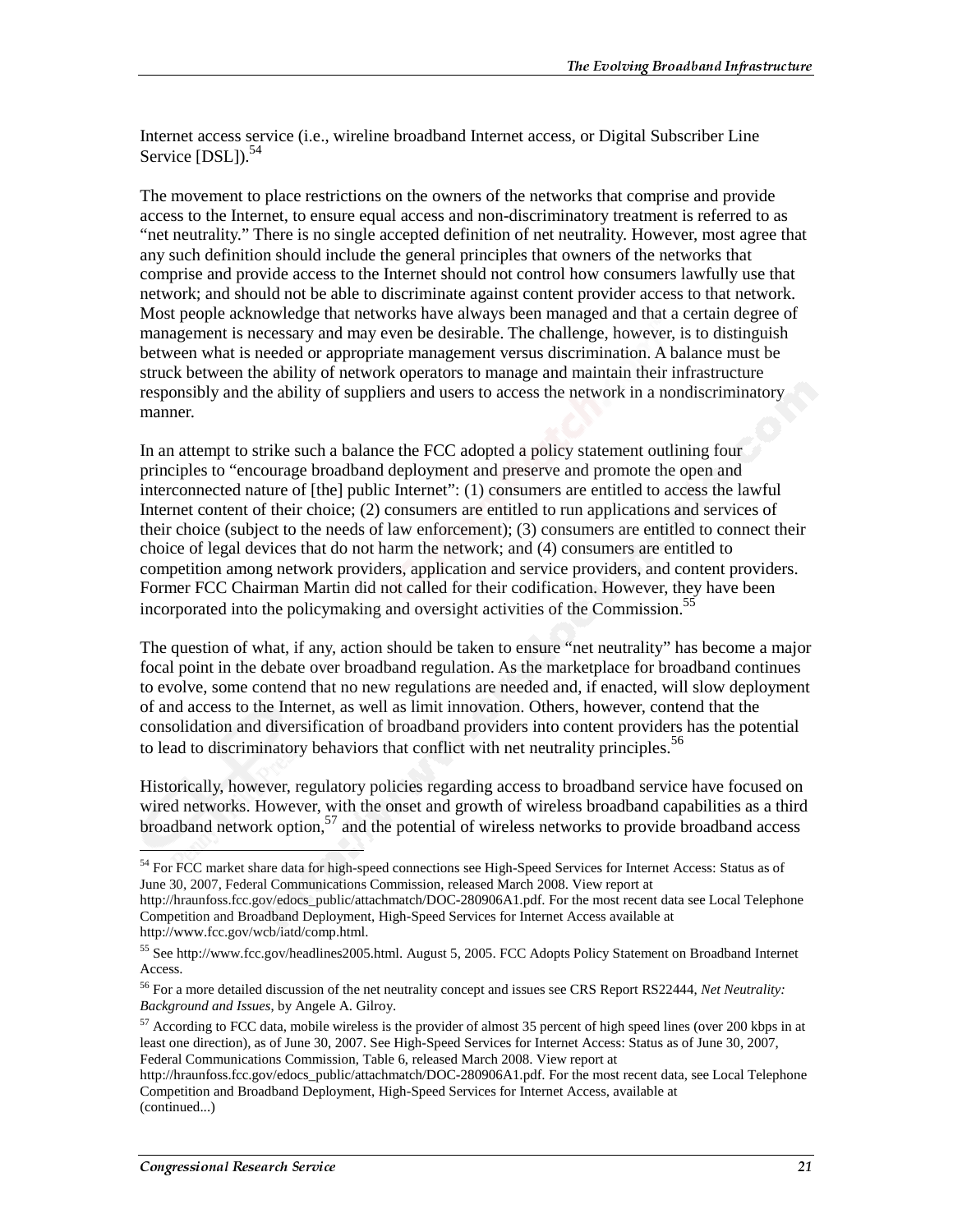to unserved and underserved areas, pressure to apply some type of open access principles to the wireless network has increased. It appears that under the present regulatory environment wireless carriers, when providing broadband access, are not subject to broadband access policies. Whether the move to an open wireless network will become widespread through voluntary industry efforts, due to the development and adoption of open architecture technologies, or perhaps due to regulatory pressure or mandate, is yet to be determined. As broadband access continues to migrate to the wireless world, increased attention will be focused on what role regulators may have in helping to ensure that wireless networks, like their wired counterparts, are adequately open.

### **Devices and Applications**

In addition to concerns over access to networks, open access principles have also been applied to devices. In the public switched wireline world, the debate over opening the network to devices, or terminal equipment, has a long and complex history. The long-debated issue of whether or not consumers would be permitted to attach their own equipment to the telephone network was largely resolved by the 1968 Carterfone Decision.<sup>58</sup> This decision was issued by the FCC in response to a petition filed by Thomas Carter, an inventor, who developed a device, known as the Carterfone. The Carterfone enabled consumers to connect a two-way mobile radio system to the telephone network. In accordance with its long held policy, AT&T, the parent company of the Bell System, denied the attachment of the Carterfone to its telecommunications network citing concerns about the potential of foreign devices, i.e., non-Bell System devices, to harm the network. Given the Bell System's status as the monopoly provider of telecommunications, the refusal to allow non-Bell System equipment to attach to the network, in effect, resulted in a de facto monopoly over devices as well as the transmission platform. The FCC, however, determined that the Carterfone device and other customer-supplied equipment could be attached to the public telephone network as long as the devices were "privately beneficial, but not publically harmful." These rules on connection were later codified as Part 68 of the FCC's rules.<sup>59</sup> As a result, consumers are free to attach any equipment they desire to the public switched network, as long as it meets Part 68 standards.

Some are pressing the FCC to apply Carterfone-type rules to the wireless network as well. However, the application of such rules may prove to be more difficult. Unlike the public switched telephone network, which is basically supported by a common technology, wireless networks are supported by a variety of different technologies. As the technologies that support wireless networks converge, the application of a Carterfone-type solution may become more feasible.

The FCC has taken some steps to encourage the opening up of the wireless broadband network to devices and applications. When the FCC auctioned spectrum licenses in the 700 MHz band it required the winner of 22 MHz for advanced wireless services, known as the C Block,<sup>60</sup> to adopt an open concept with respect to devices and applications.<sup>61</sup> Consumers are permitted to use the

j

<sup>(...</sup>continued)

http://www.fcc.gov/wcb/iatd/comp.html.

<sup>58</sup> See In the Matter of Use of the Carterfone Device in Message Toll Service, 13 FCC 2d 420 (1968).

 $59$  See Part 68 of Title 47 of the Code of Federal Regulations. Additional information on Part 68 Regulations can be found at http://www.fcc.gov/wcb/iatd/part-68.html.

 $60$  The C block is a nationwide block of spectrum of which Verizon Wireless was the winner of the majority.

<sup>&</sup>lt;sup>61</sup> For a copy of former Chairman Martin's March 18, 2008 statement on the 700 MHz auction and its open access provisions see http://hraunfoss.fcc.gov/edocs\_public/attachmatch/DOC-280887A1.pdf.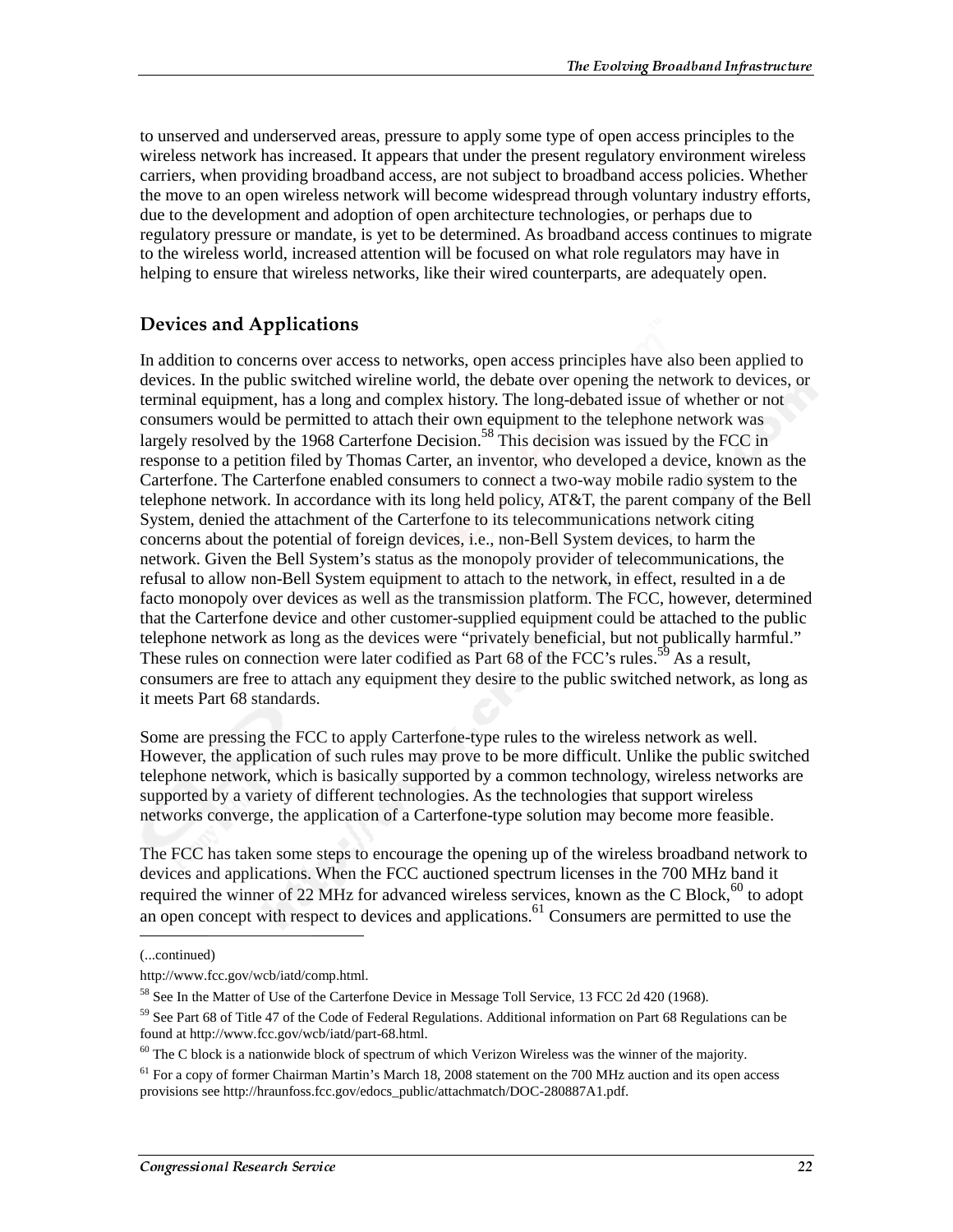device of their choice, as long as it is not harmful to the network, as well as any legal software or applications on these networks. The FCC reaffirmed and clarified this two-pronged open access decision in an order adopted November 4,  $2008$ .<sup>62</sup> The FCC stated that its open access requirements, which were codified in Title 47 Section 27.16 of the Code of Federal Regulations, apply to all auctioned licenses in the 700 MHz C Block. Section 27.16 states that a C Block licensee "shall not deny, limit, or restrict the ability of their customers to use the devices and applications of their choice on the licensee's C Block Network," unless reasonably necessary for network management or protection, or to comply with applicable law and also prohibits the above licensees from "disabl[ing] features on handsets" that they provide to their customers.<sup>63</sup>

There are some signs that industry players have begun to voluntarily embrace, to a limited degree, openness principles for wireless devices and applications. For instance, the new Clearwire Corporation,  $64$  a competitor in the broadband wireless market, has chosen to operate a nationwide network based on WiMax technology. WiMax is an open source technology in the sense that it is designed to permit both applications and devices of the consumer's choice.<sup>65</sup> At the time of filing for FCC approval, the petitioners (Sprint Nextel and Clearwire) proposed a number of voluntary commitments that the new entity, the new Clearwire, would adhere to that were open access based. The FCC, in a November 4, 2008 action, approved the petition, but did not require any open access requirements as a condition of that approval.66 However, the new Clearwire by choosing to deploy WiMax is committed to pursuing a network which is open access for both devices and applications.

Despite this movement however, the wireless industry continues to be restrictive, to varying degrees, with regard to devices. For example, issues such as handset locking<sup>67</sup> and exclusivity arrangements<sup>68</sup> between commercial wireless carriers and handset manufacturers continue to remain contentious.

 $62$  See, In the Matter of Union Telephone Company, Cellco Partnership d/b/a/ Verizon Wireless, Applications for 700 MHZ Band Licenses, Auction No. 73 available at http://hraunfoss.fcc.gov/edocs\_public/attachmatch/FCC-08- 257A1.pdf.

<sup>&</sup>lt;sup>63</sup> See paragraph 20 of In the Matter of Union Telephone Company, Cellco Partnership d/b/a/ Verizon Wireless, Applications for 700 MHZ Band Licenses, Auction No. 73. For a more detailed discussion of the 700MHz auction and the open access debate see CRS Report RS22218, *Spectrum Use and the Transition to Digital TV*, by Linda K. Moore.

<sup>&</sup>lt;sup>64</sup> The new Clearwire is composed of merged assets from Sprint Nextel Corporation and Clearwire Corporation with the majority ownership (51 percent) resulting company owned by Sprint Nextel.

<sup>&</sup>lt;sup>65</sup> WiMax (Worldwide Interoperability for Microwave Access) is an IP-based wireless technology based on an open non-proprietary standard for the delivery of non-line-of-sight wireless broadband services based upon the IEEE802.16 standard. For detailed information on WiMax see WiMax Questions & Answers available at http://www.wimaxforum.org/news/wimax\_faq\_10-2007.pdf.

<sup>66</sup> See, In the Matter of Sprint Nextel Corporation and Clearwire Corporation, Applications For Consent to Transfer Control of Licenses, Leases, and Authorizations (WT Docket No. 08-94.) Available at http://hraunfoss.fcc.gov/edocs\_public/attachmatch/FCC-08-259A1.pdf.

 $67$  Handset locking refers to the practice of limiting the handset to the applications and features sold by that service provider thereby making them not readily portable to other carriers.

 $68$  For example, AT&T successfully negotiated a five-year exclusivity deal with Apple Inc. to market, in the United States, the popular iPhone.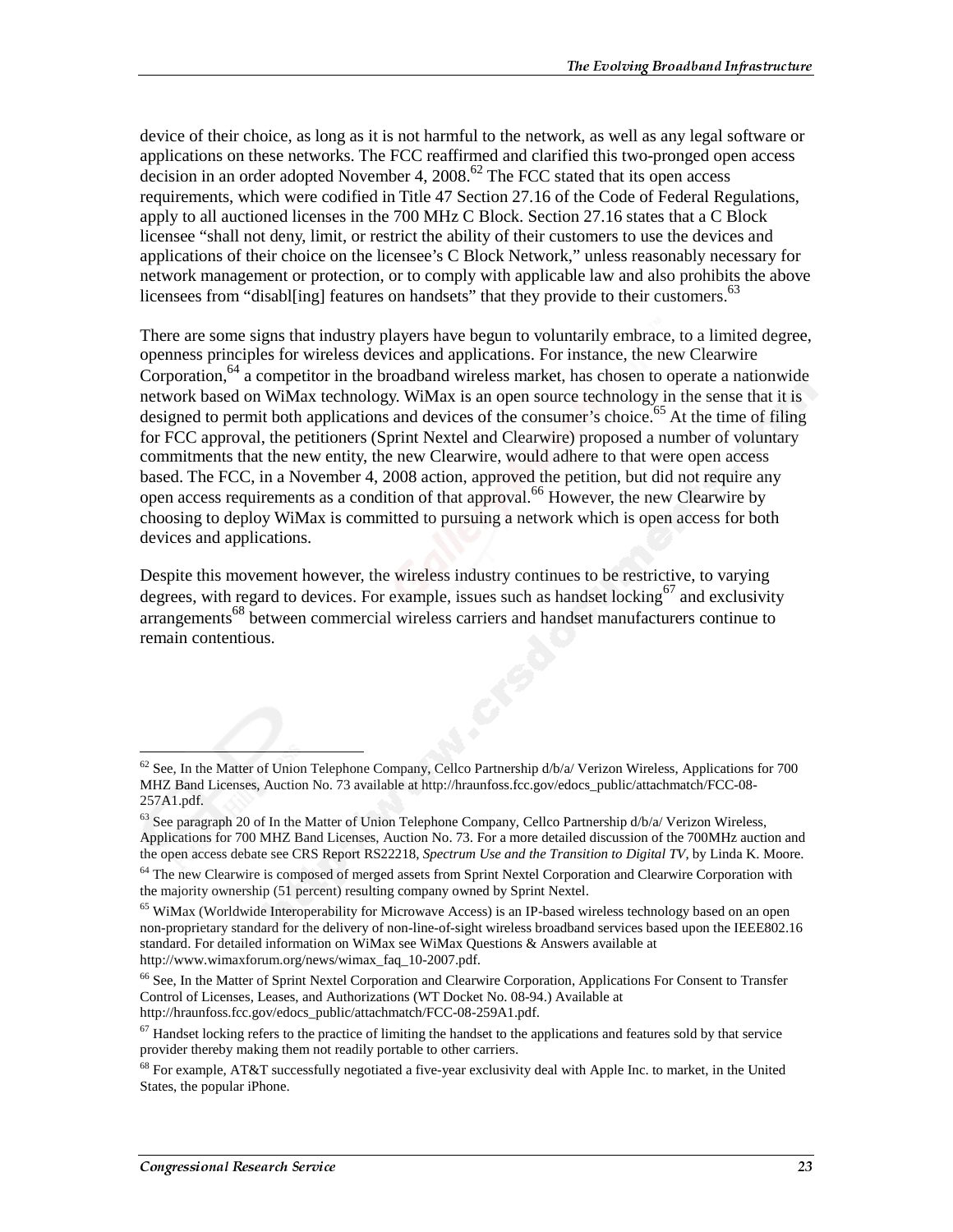## Social Versus Economic Regulation

The regulatory issues discussed above are largely classified as those that deal with economic regulation; that is, regulations that address such issues as competition, innovation, and investment. As broadband becomes an integral component of society, however, regulators have been called upon to consider the application of social goals, that may or may not have been identified with traditional telephony, to the broadband world. Social objectives such as the advancement of universal service goals, timely and accurate emergency services, access for those with disabilities, and consumer protection that are part of traditional telephony regulatory policies, are migrating to the broadband policy environment.

Whether universal service objectives, which have been a basic tenet of wireline telephony, should include universal access to broadband service is one of the more significant social issues under debate. The concept of universal service, when applied to telecommunications, refers to the ability to make available a basket of telecommunications goods to the public, across the nation, at a reasonable price. As the importance and growing acceptance of broadband services permeates our lives, a consensus is forming that the definition of what should be included in the package of services should be expanded to include access to advanced (i.e., broadband) services. Others however, have expressed concern over the uncertainty and costs associated with mandating nationwide deployment of such services as a universal service policy goal.<sup>69</sup>

Assurance that 911 emergency access is of comparable quality whether a consumer is using a wireline, wireless, or broadband connection is also under scrutiny. Providing effective 911 service as we migrate from analog to digital technology has proved challenging. For example, considerable effort is being invested on the part of policymakers to ensure that effective enhanced 911 (E-911) capabilities are available to all users so that their location can be determined in an accurate and timely manner regardless of the technology used. There is a growing consensus that a modernized emergency system should incorporate IP networks and standards.<sup>70</sup>

One outcome of the net neutrality debate has been a focus on consumer protection. A growth in information transparency and assurance that consumers are aware of the impact that network management may have on their broadband usage, full disclosure of broadband speeds and usage caps, the ability of consumers to monitor and track their personal usage, as well as the protection of consumer usage information from tracking by other parties, have been significant outgrowths of the debate. Additional social goals being addressed by policymakers include the degree to which broadband devices and services should be fully accessible to those with disabilities (e.g., hearing, speech, or sight deficits); protection from identity theft; and the protection of minors from inappropriate material. Although there is considerable agreement that all of these social goals are worthwhile and must be addressed, the policies needed to achieve them may prove to be controversial and increasingly complex when adapted to a broadband environment.

c11173008

 $\overline{a}$  $69$  For a detailed analysis of the issues surrounding the expansion and reform of the Federal Universal Service Fund see CRS Report RL33979, *Universal Service Fund: Background and Options for Reform*, by Angele A. Gilroy.

<sup>70</sup> For a detailed analysis of the policy issues facing emergency communications see CRS Report RL34755, *Emergency Communications: The Future of 911*, by Linda K. Moore.